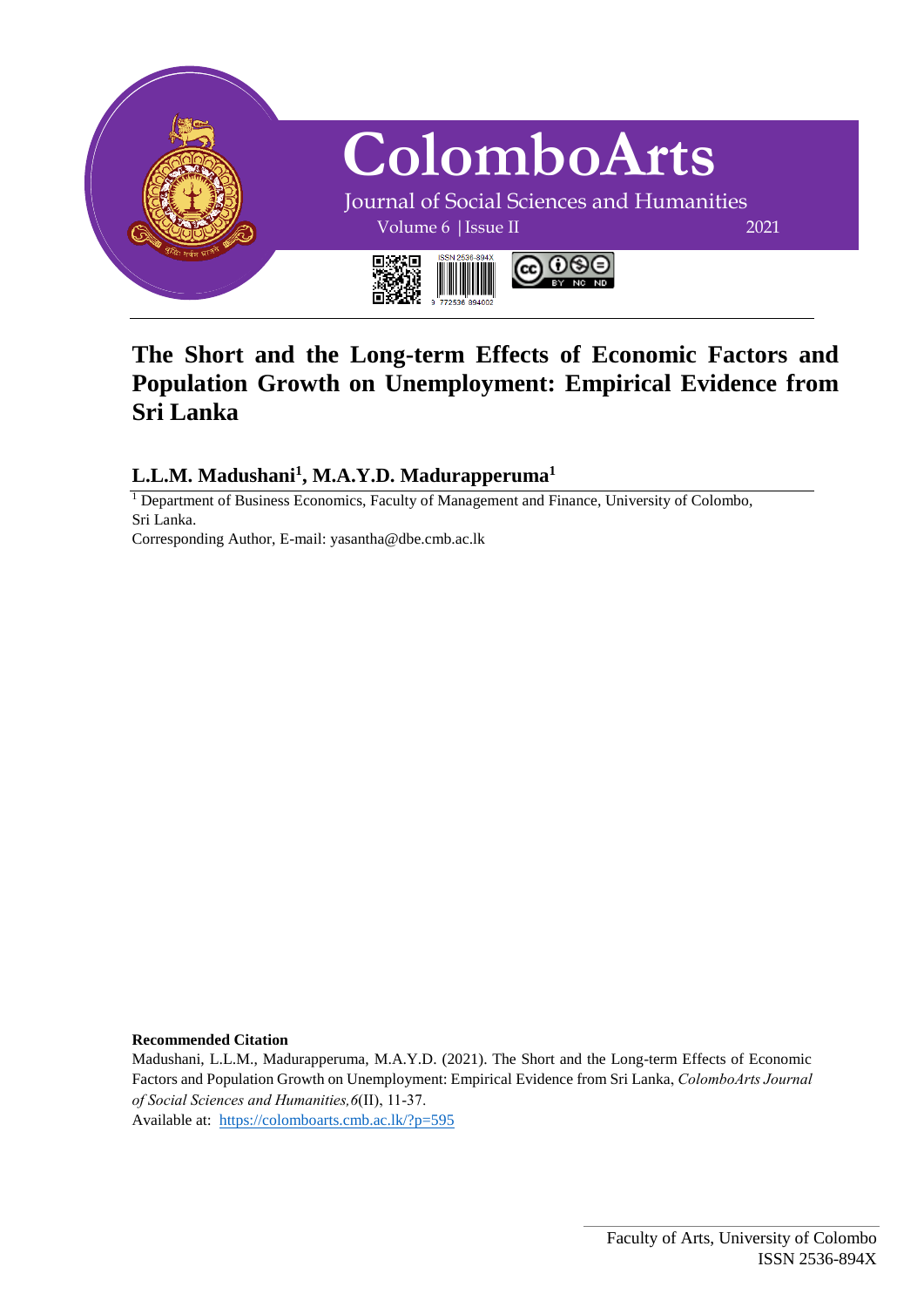# **The Short and the Long-term Effects of Economic Factors and Population Growth on Unemployment: Empirical Evidence from Sri Lanka**

#### **Madushani, L.L.M.**

University of Colombo

## **Madurapperuma, M.A.Y.D.**

University of Colombo [yasantha@dbe.cmb.ac.lk](mailto:yasantha@dbe.cmb.ac.lk)

#### **Abstract**

*This study aims at investigating the determinants of unemployment in Sri Lanka over a period of 1990- 2020 by examining the empirical relationship among the unemployment, gross domestic product, inflation, foreign direct investment, population growth, and exports. A macroeconomic factor model is employed using the annual time series data. The Autoregressive Distributed Lag (ARDL) approach is*  used to test the relationship between the unemployment and its determinants. The study identifies that *the gross domestic product, foreign direct investment, population growth, and export have significant impact on unemployment, while inflation shows to be having no significant explanatory power in determining unemployment in the short run. In the case of the long-run relationship, the study finds that the gross domestic product, inflation, foreign direct investment, and population growth have a statistically significant explanatory power of unemployment, while exports show an insignificant result in the long run. The CUSUM and CUSUMQ show that the constructed ARDL model is stable within the 5% of critical bounds.*

*Keywords: Inflation, Gross Domestic Product, Export, Foreign Direct Investment, Population Growth.*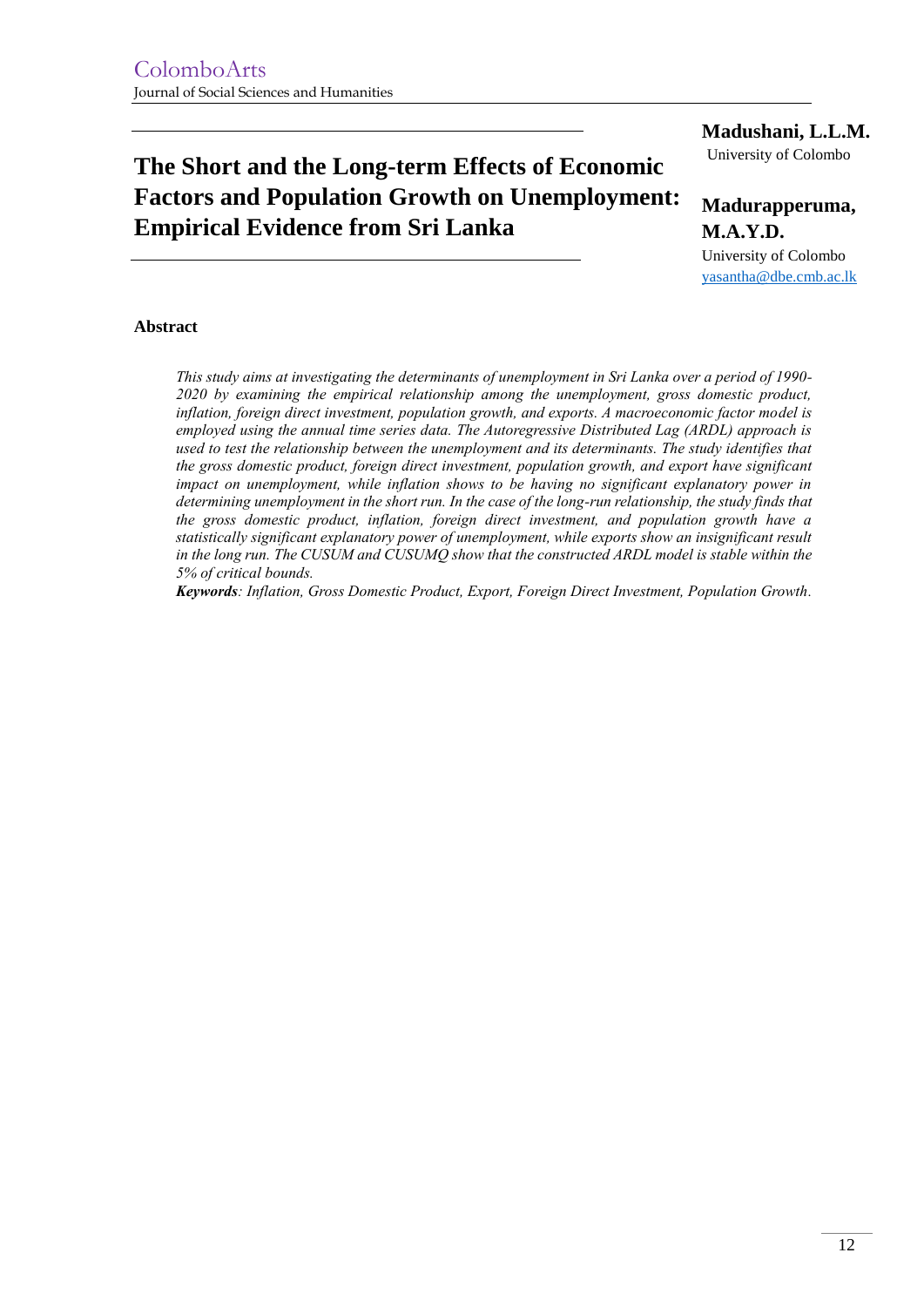# **Introduction**

In general, the word 'employment' refers to the work of several people in order to earn certain wages or salaries that can be used to satisfy their daily needs and wants. On the other hand, the unemployment is a period of time that every person goes through before engaging in any kind of employment, where individuals are actively making an effort to find a job, and mentally condition themselves to work for any salary that exists in a competitive market at the given time. The term "unemployment" has been defined differently depending on the need and importance of the topic. Firstly, the International Conference of Labor Statisticians (1954) provides a very limited standard definition of unemployment which was irrelevant concerning developing economies since it seems controversial, given the nature of unemployment in developing countries. Secondly, with the relaxation of "*conventional means of criterion of seeking work"* the term unemployment has been looked at in a much broader way. On this basis, it is argued that in the absence of a formal standard definition of unemployment, which would eliminate measurement problems, existing unemployment statistics in various developing countries are only linked to visible unemployment affecting formal and urban areas. However, the following are the interpretations given by various organizations regarding unemployment. The Organization of Economic Cooperation and Development defines unemployment as, "If persons above a specified age not being in paid employment or self-employment but currently available for work during the reference period" (OECD, 2021). The International Labor Organization defines, "Unemployed people as being: without a job, have been actively seeking work in the past four weeks and are available to start work in the next two weeks and out of work, have found a job and are waiting to start it in the next two weeks"(ILO, 2021). Department of Census and Statistics (2019) of Sri Lanka defines it as "Unemployment is persons available and/or looking for work, and who did not work and has not taken steps to find a job during last four weeks and ready to accept a job given a work opportunity within next two weeks". According to the above organizations, the unemployment rate is the most commonly used measure of unemployment, which is the number of people who are unemployed as a percentage of the labour force.

Unemployment is one of the major problems that occurs due to the lack of absorption capacity of developing countries. High unemployment in a country leads to economic problems in the community as a whole. One of the most critical issues that distinguishes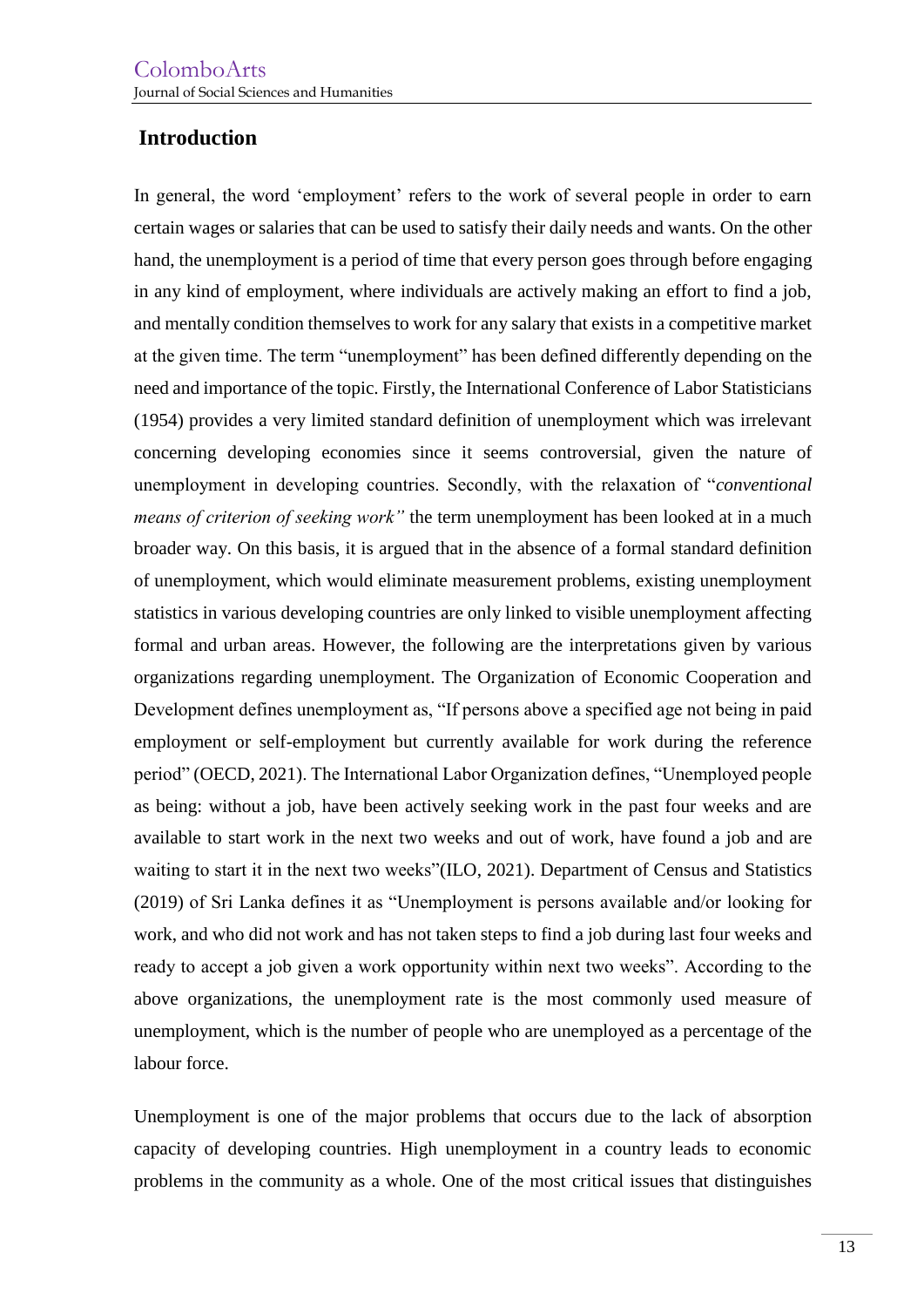developing countries, especially the countries in South Asia from developed countries is the high unemployment rate evident in the former. The higher excessive unemployment rate negatively affects the economy, creating unstable economic conditions. When the unemployment problem persists for a long time, it adversely affects the society, creating numerous problems, for example financial hardships, homelessness, poverty, crime, frustration, and many other problems like family breakdown and tension, social isolation, loss of confidence and self-esteem. Therefore, it is a paramount duty of every government to focus on creating employment opportunities through various activities by fully utilizing all the resources available in the economy.

The global unemployment rate has increased from 5.4 percent in 2019 to 6.5 percent in 2020 (World Bank, 2020). According to the International Labor Organization, one of the major issues that currently prevails in the world is the high youth unemployment. The total youth unemployment rate remained around 15.5 percent in 2019 and 2020 (World Bank, 2020). The Sri Lankan situation is not an exception, given the world context. The unemployment rate is 5.5 percent, and the rate of unemployment among the youth seeking a job for the first time reported to be 21.5 percent (CBSL, 2020a). Regardless of gender, every young person faces increasing uncertainty at present in the hope of making a satisfactory transition into the labor market. Widespread youth unemployment also prevents countries from gaining competitive advantages through the investments in human capital, thus undermining future prospects (World Bank, 2020).

There are internal as well as external factors that determine unemployment. Market fundamentals, working people and trade unions preferences, bargaining powers, firms, technology, and market power, are the internal factors affecting labour demand and supply. The external forces affecting unemployment are macroeconomic policies and institutional changes related to monetary and fiscal policies and also the goods market. Such interaction of external and internal factors contributed in steadily reducing the rate of unemployment in Sri Lanka during 2002-2017 from 8.8 percent to 4.2 percent (CBSL, 2020b) whereas for the same reference period in Australia, a developed country, reported from 5.9 percent to 5.6 percent (macrotrends, 2021). Moreover, the Sri Lankan unemployment rate is relatively lower among South Asian countries (Economy.com, 2021). Though much prior researches that have investigated unemployment determinants in different countries could be found,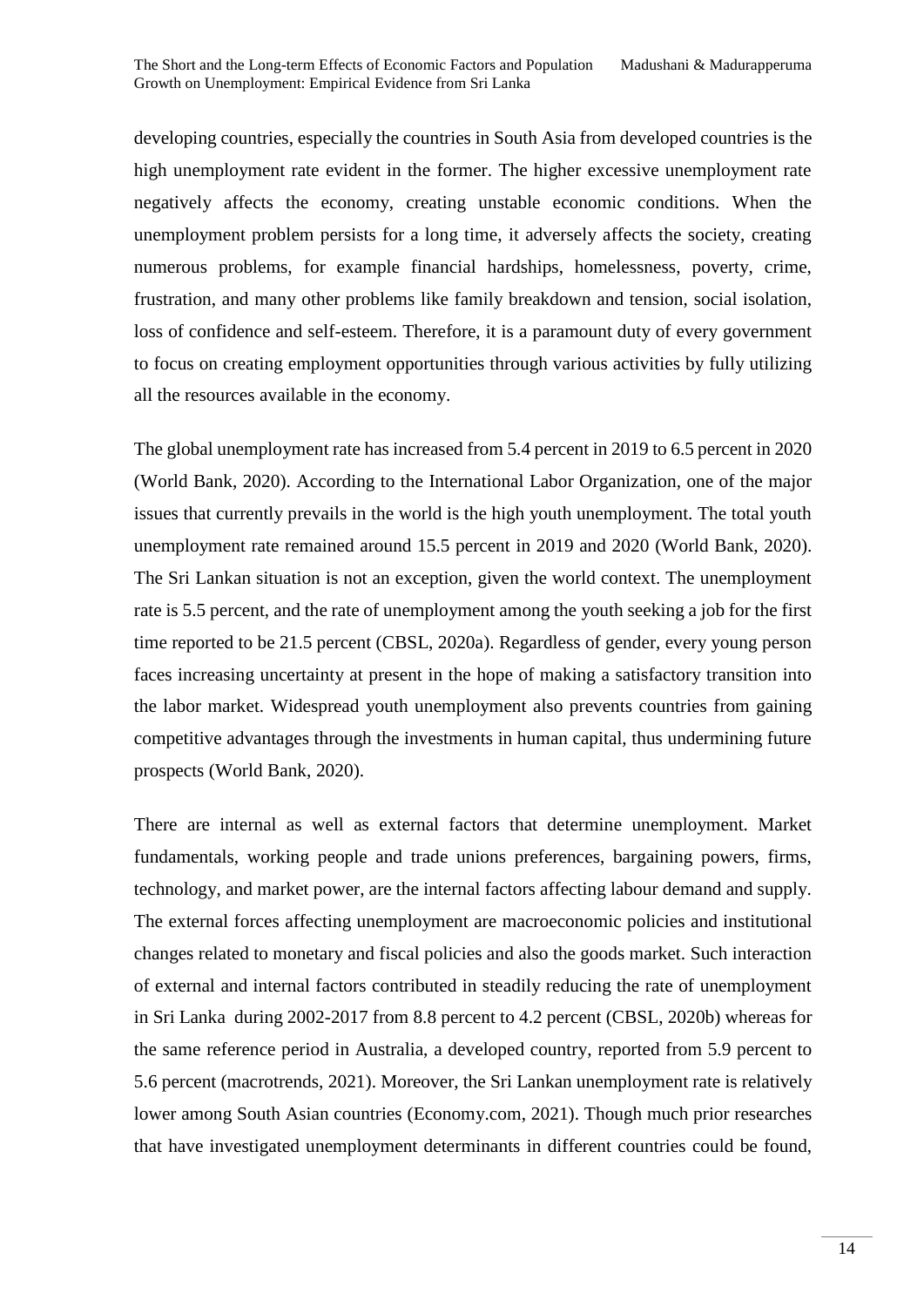there has been a paucity of research work in relation to the Sri Lankan unemployment dynamics.

Thayaparan (2014) attempted to explain the unemployment using inflation and economic growth in Sri Lanka for the period of 1990-2012 and concluded that there is a significant inverse relationship between inflation and unemployment. Velnampy, Achchuthan and Kajananthan (2014) examined the impact of Foreign Direct Investment (FDI) and economic growth on unemployment in Sri Lanka using the data from 1990-2011. The results reveal that there is a significant impact of economic growth on the unemployment, in the short term, but that there is no long-term relationship between economic growth and unemployment. Further, there is no significant impact of FDI on unemployment, in the short term, but there exists a long-term relationship between FDI and unemployment. The recent work of Weerasiri and Samaraweera (2021) examined the factors influencing youth unemployment in Sri Lanka using the data from a subsample of 3,562 youths derived from the Sri Lankan Labor Force Survey in 2018. Their findings revealed that skill mismatch, including language and digital literacy and geographical mismatch, including the province in which the person resides, influence youth unemployment in Sri Lanka. Although these studies attempt to provide insight about the unemployment of Sri Lanka, inconsistencies of findings and recent macroeconomics influences from FDI and export sector developments indicate further requirement of investigating the antecedents of unemployment dynamics from a broader macroeconomic perspective. Therefore, it is vital to identify the key macroeconomic variables that are likely to explain the unemployment dynamics. Hence, the study incorporates gross domestic product, inflation, foreign direct investment, population growth, and export as determinants of unemployment and extend the period of analysis using a dataset from 1990 to 2020.

### **Literature review**

### **Theoretical Literature**

Unemployment in Sri Lanka has become a serious problem since it has a wider and significant impact in creating socio-economic problems directly or indirectly. If, however, available resources are appropriately utilized, the probability of avoiding the socioeconomic problem is likely, considering the findings available in the past literature. A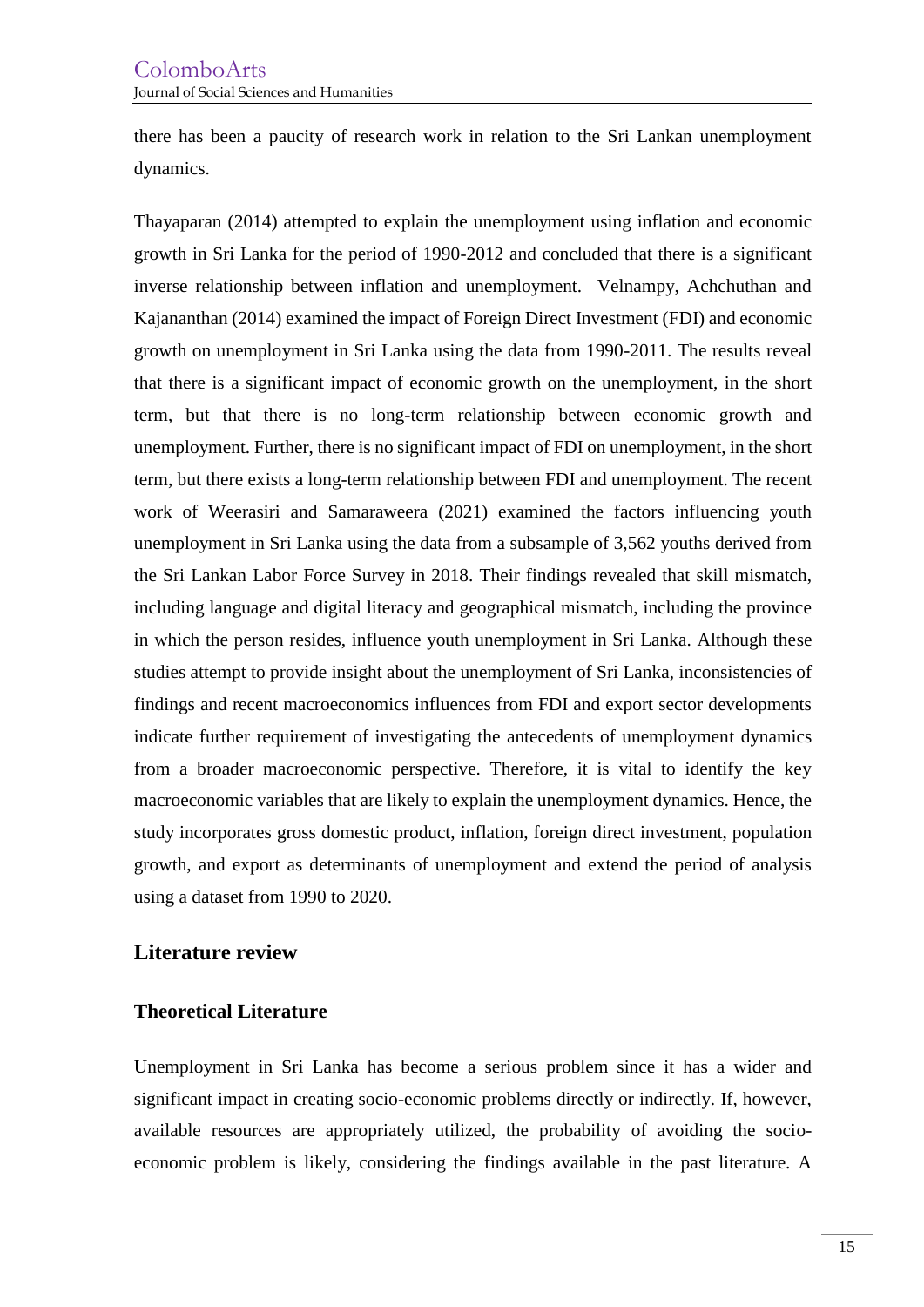plethora of literature is available on the subject matter, highlighting different causes and consequences of higher rate of unemployment. Although critics have paid little attention to the criteria affecting unemployment in Sri Lanka, there have been several studies conducted under the title unemployment criteria in many other countries. In literature, some studies used a microeconomic perspective in understanding unemployment, whilst others used macroeconomic factors of unemployment. These studies have covered theoretical and empirical understanding of developed, underdeveloped and developing countries.

In literature, different theories and hypotheses highlight relationships between unemployment rates and certain macroeconomics variables. Remarkably, in 1920's and 1930's, great economists like Pigou in 1929 and Keynes in 1936 formulated several models to explain unemployment. Since then, several scholars have contributed to the field through seminal work. Notably, Philips in 1958 highlighted the fundamental theoretical relationship through the Phillips curve and Okun in 1962 through the framework known as Okun's law highlighted the relationship between rate of unemployment and gross national product of an economy (Oniore, Bernard, & Gyang, 2015). A related work by Mortensen (1970) revealed that unemployment is inversely related to money wage function than inflation, in spite of its association with the Philips curve. He further noted that new entrants always search for a job, and thus unemployment is deemed related to wage offer and job acceptance.

According to Todaro (1969), researchers have drawn less attention to unemployment in the urban labour market in less developed countries. Hence, he developed a simple model bringing the probability of expected income differential to explain the phenomenon of urban unemployment. Later, Todaro (1985) developed a much more complex model by showing the interrelationship of economic variables (as cited in Oniore et al. 2015). In the model, he illustrated that a combination of shortages of capital, intermediate products and raw materials, skilled and human resources at managerial level with poorly functioning and insufficiently organized commodity and loan markets, poor transport and communications, the shortage of foreign exchange and import dominated communication patterns existed among the rich nations. According to Oniore et al. (2015) all these factors were the real causes of unemployment in developing countries.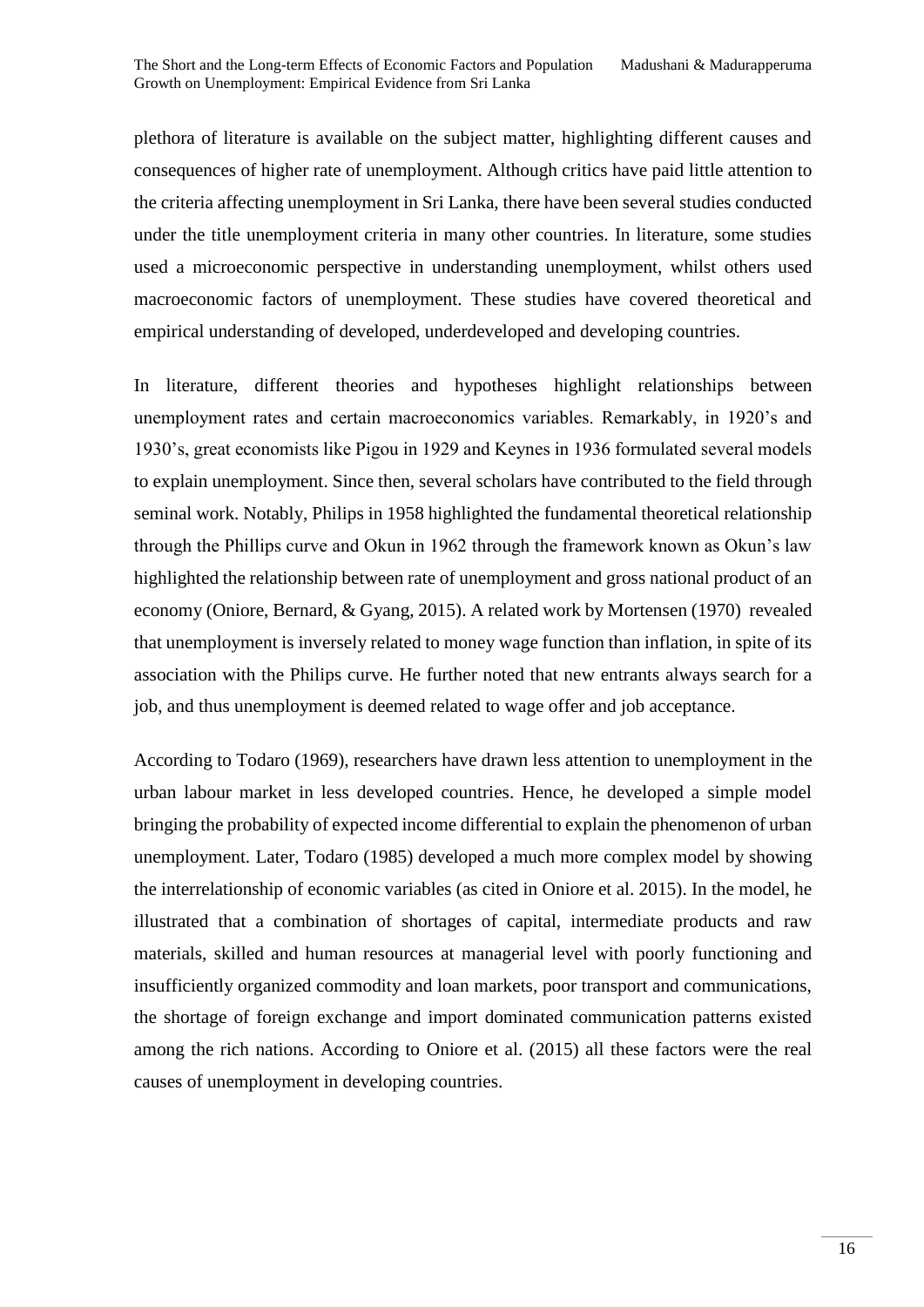### **The Phillips Curve**

The Phillips curve shows the inverse relationship between inflation and unemployment (Humphrey, 1985). New Zealand economist A. W. Phillips in 1958 illustrated that higher inflation is associated with lower unemployment while lower inflation is associated with higher unemployment by considering inflation and unemployment data from 1861 to 1913 in the United Kingdom. The belief in the 1960s was that if any fiscal stimulus increased the overall demand of the economy, the demand for labour would increase, and the pool of unemployed workers would decrease. The companies increased their wages to cope with the competition and to attract talented employees.

Even though Henry Thornton (1760-1815) and others expressed an idea about the relationship between price level and employment: "a monetary expansion stimulates employment by raising prices" (p.19), much attention was drawn to this relationship after the development of Phillips curve (Humphrey, 1985). However, macroeconomics models developed in 1960 and 1970 including Phillips curve are criticized due to the fact that they do not capture all the structural interactions of the economy. Thus, Phillips curve is an empirical phenomenon than a theoretical base in approaching unemployment (Fuhrer, 1995).

### **The Okun's Law**

The Okun's law is a macroeconomic concept introduced by Arthur Melvin Okun in 1962. Like Phillips curve, Okun's law is an empirical phenomenon that shows the relationship between unemployment and the gross domestic product (GDP) (Altig, Fitzgerald, & Rupert, 2020). In other terms, an increase in economic activities reduces unemployment, which aligns with Keynesian view of idle capacity during a rescission increases unemployment. Okun's law has been expressed in two versions (Knotek II, 2007): First-Difference and the second - Gap version. The First-difference version examines the effect of the change in the logarithm of the GNP upon the change in the rate of unemployment. The Gap version examines the gap between the potential output and the actual output in relation to the natural rate of unemployment. Though the coefficients of Okun's law estimated by using two versions are sensitive to the dataset of the country in the European Union (EU), two versions are considered to be robust in the EU (Economou & Psarianos, 2016).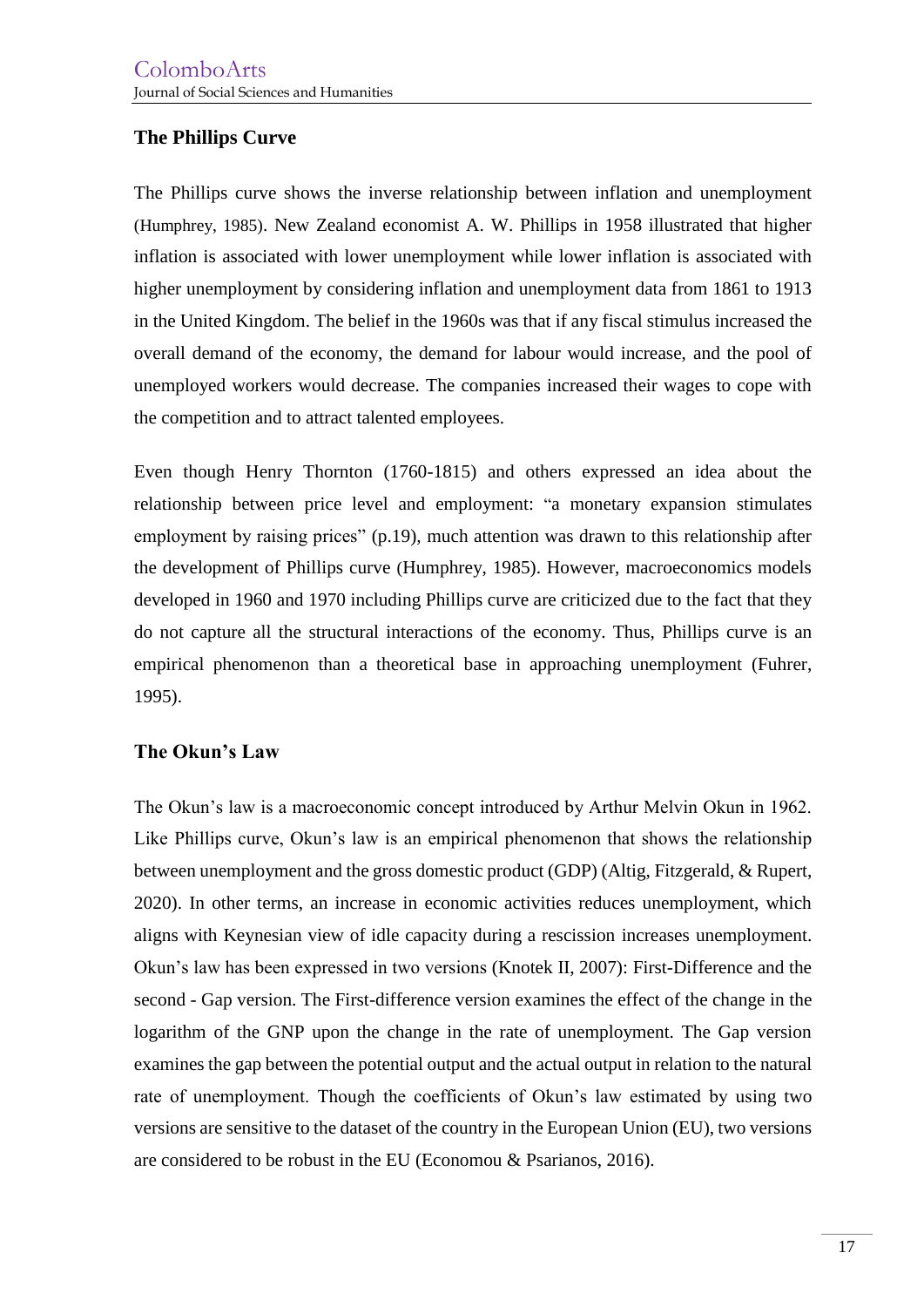# **Empirical literature**

### **Nature of unemployment in Sri Lanka**

The unemployment problem in Sri Lanka is mainly concentrated among young seeking employment opportunities. An investigation into the relationship between education and unemployment, considering gender, sector and age, has concluded that the relationship is stronger in relation to the urban youth, but considering the rural youth this relationship seems significantly weaker. Unemployment has been exacerbated by the fact that a significant portion of the population in Sri Lanka is not engaged in any other employment in anticipation of higher-paying government jobs (Dickens & Lang, 1995). However, with the gradual liberalization of economic activities, the expansion of job opportunities in the private sector has reduced the number of people seeking government jobs. In other words, since the late 1970s, the Sri Lankan labour market has been functioning with moderate flexibility to absorb an increasing number of entrants, amidst declining unemployment rate, from 8.8% to 4.2%, particularly during 2002-2017 (CBSL, 2020a). However, an argument could be possibly developed that the labour market has not functioned flexibly enough to reduce the number of unemployed unless the government provided the jobs for graduates under different schemes in 2005 and 2019. This evidence highlights the fact that high unemployment has been the result of unrealistic expectations, seeking public sector job opportunities, and stringent job security regulations. However, comparison of the impact of education on the actual wages of those who have a job and on the lowest acceptable wages of the unemployed could make the unrealistic expectations' hypothesis invalid (Rama, 2003). The overall unemployment rate in Sri Lanka for 2019 was 4.8 percent (CBSL, 2020a), the rate is relatively lower compared to the past. However, despite the decline in the overall unemployment rate, the percentage of unemployment in young adults (25-29 age) and educated individuals is comparatively higher (CBSL, 2020a; Dissanayake & Benfratello, 2010).

Given the available literature in relation to the Phillips curve and the Okun's law' many researchers have considered inflation as a determinant of unemployment using the Phillip curve as a theoretical foundation. The Phillips curve shows a negative empirical relationship between inflation and unemployment. Nevertheless, in some economies the inverse relationship between the general price level of an economy and unemployment does not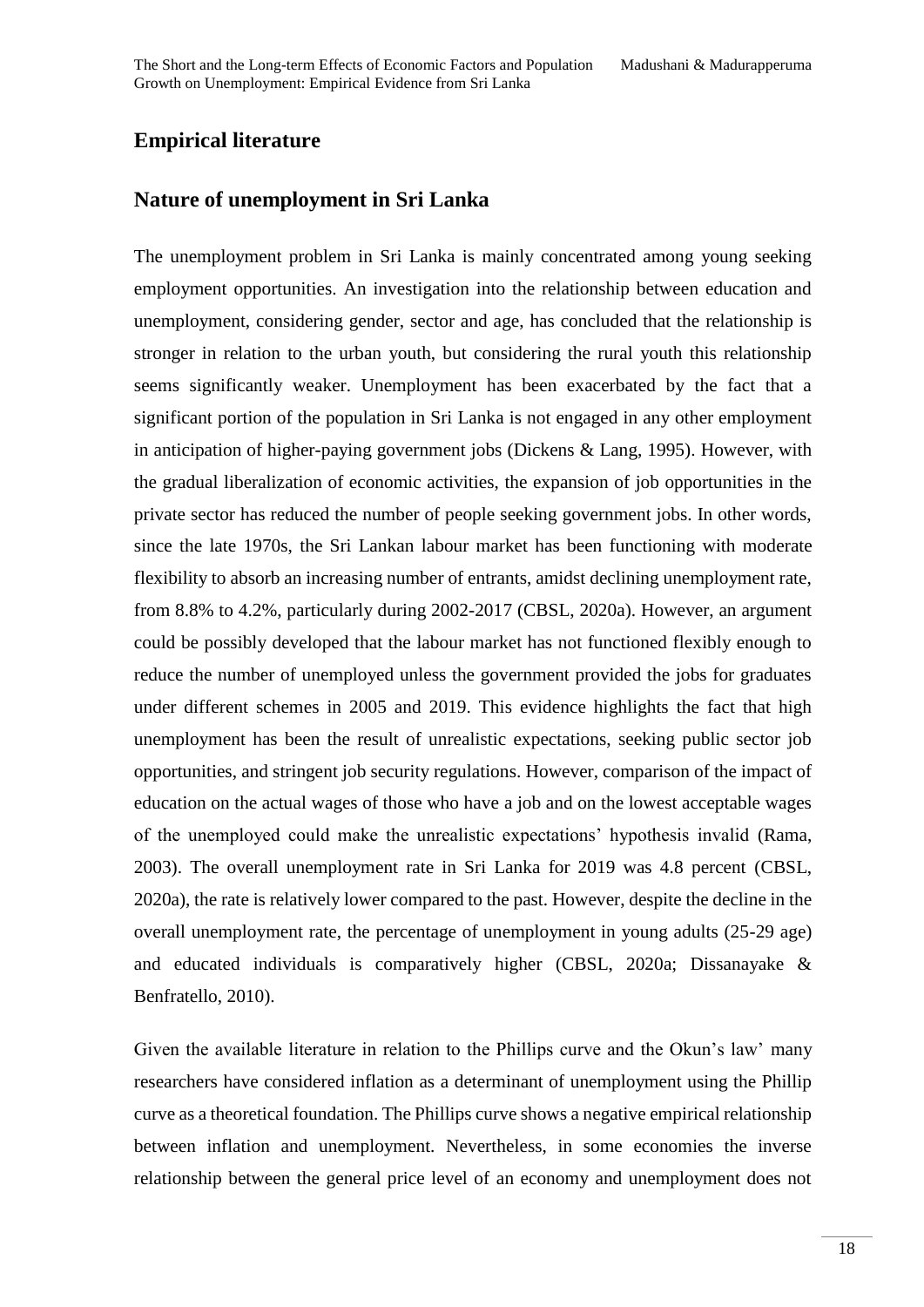seem to hold (Folawewo & Adeboje, 2017). Phillips curve has been empirically established in many instances, Sri Lanka too is not an exception to the general phenomena of Phillips curve and Thayaparan & Namal (2018) illustrated the existence of the inverse relationship between inflation and unemployment in Sri Lanka.

Gross domestic product (GDP) is another antecedent that is most commonly used to explain the unemployment of an economy. According to the Okun's law, there is an inverse relationship between GDP and unemployment. Many researchers confirm the Okun's law (Economou & Psarianos, 2016) except in a few instances, especially in relation to developing countries, for example - Sri Lanka. Thayaparan and Namal (2018) concluded that, Okun's law is invalid, considering the economy of Sri Lanka, as no effect of GDP could be found on unemployment.

# **Major determinants affecting unemployment other than GDP and Inflation**

Theoretical literature introduced two main determinants affecting unemployment. In addition, many researchers have identified three main macro factors that contribute to unemployment. These three factors are population growth, foreign direct investment and exports (Maqbool, Mahmood, Sattar, & M.N.Bhalli, 2013) (Bloom & McKenna, 2015; Folawewo & Adeboje, 2017; Gaston & Rajaguru, 2010; Oniore et al., 2015). Some regions like Africa and many countries such as Syria, Uganda, Malawi are experiencing an unprecedented rapid population expansion, in fact what exists is a natural growth. Past trends in fertility and mortality have led to an increase in the number of young populations in developing countries and an increase in the number of older populations in developed countries (Bongaarts, 2009). The increase in population leads to an increased demand for goods and services, nevertheless, their supply cannot be increased due to the lack of some factors like raw materials, skilled labour and capital etc. As the population grows rapidly, so does the number of persons entering the labour market making it extremely difficult to employ all that enter the labour market. In developing countries, the number of job seekers is expanding so fast that it has not been possible to provide employment to all that seek employment opportunities in spite of the fact that every effort is made to enhance development. Therefore, unemployment, underemployment and disguised employment are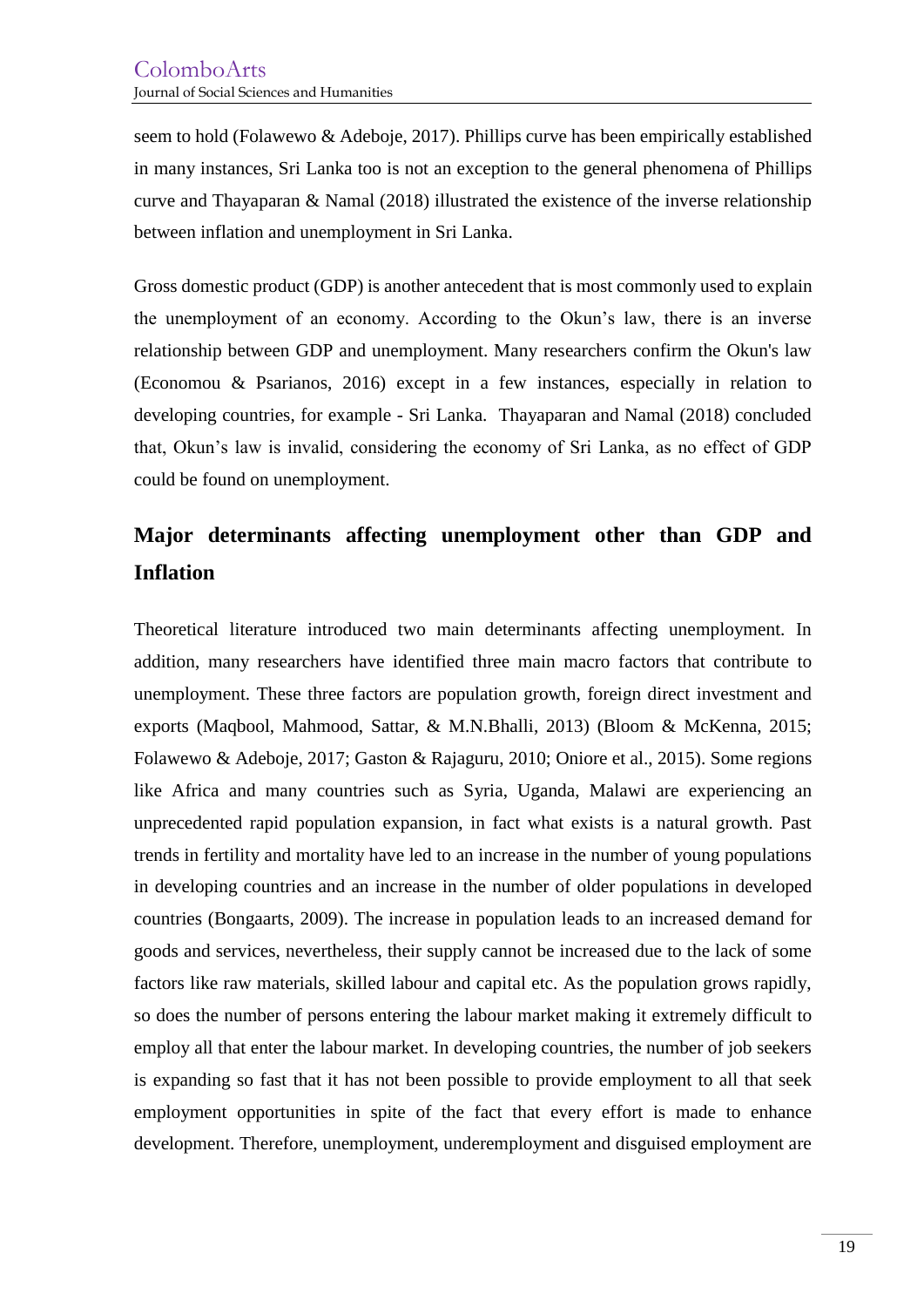common characteristics in labour markets of the developing world (Irpan, Saad, Shaari, Noor, & Ibrahim, 2016).

Foreign Direct Investments (FDIs) have a positive influence in creating direct as well as indirect employment opportunities in host countries. FDIs are actively utilized in open markets for investors (Chen, 2020). The FDI is used as the indicator of economic interconnection worldwide, and FDI can create more domestic job opportunities (Jayaraman & Singh, 2007). A country's ability to attract inward FDI has the potential to reduce its unemployment rate (Palat, 2014). FDIs are necessary to develop the network between countries, but the increasing FDI inflows correlated to increasing the number of foreign workers as many foreign companies recruit cheap labour from other countries instead of employing domestic labour (Irpan et al., 2016). Further, the higher rate of unemployment can be reduced by attracting more and more FDIs (Akeju & Olanipekun, 2014). However, there is a paucity of research work that explicitly examine the impact of FDIs on unemployment in Sri Lanka.

Trade liberalization creates opportunities for locals to purchase foreign products while local producers sell their products to foreign buyers at a competitive price. In countries where compared to imports, exports (protection) are facilitated and encouraged or exports are manly driven by labour intensive production methods (agriculture), the possibility of reducing unemployment is high (Porto, 2008). In his work, Porto mentioned that increased agro-manufactured export price results in higher wage rates and high labour force participation. Further, Gaston and Rajaguru (2013) conclude that higher export price reduces unemployment rates at the market equilibrium. However, Jin, Lee, and Hwang (2019) demonstrate that there is a positive relationship between level of imports and unemployment where the economy's structure is characterized by high industry and low service ratios. In contrast, there exists a negative relationship between level of exports and unemployment where the economy's structure is characterized by low industry and high service ratios. Thus, the impact of export on unemployment is inconclusive and is likely to depend on the economic development and structure of the given country.

Overarching, ample theoretical and empirical literature has been devoted to studying the empirical relationship between unemployment and major macroeconomic determinants. Thayaparn and Namal (2014) examined the effect of inflation and economic growth on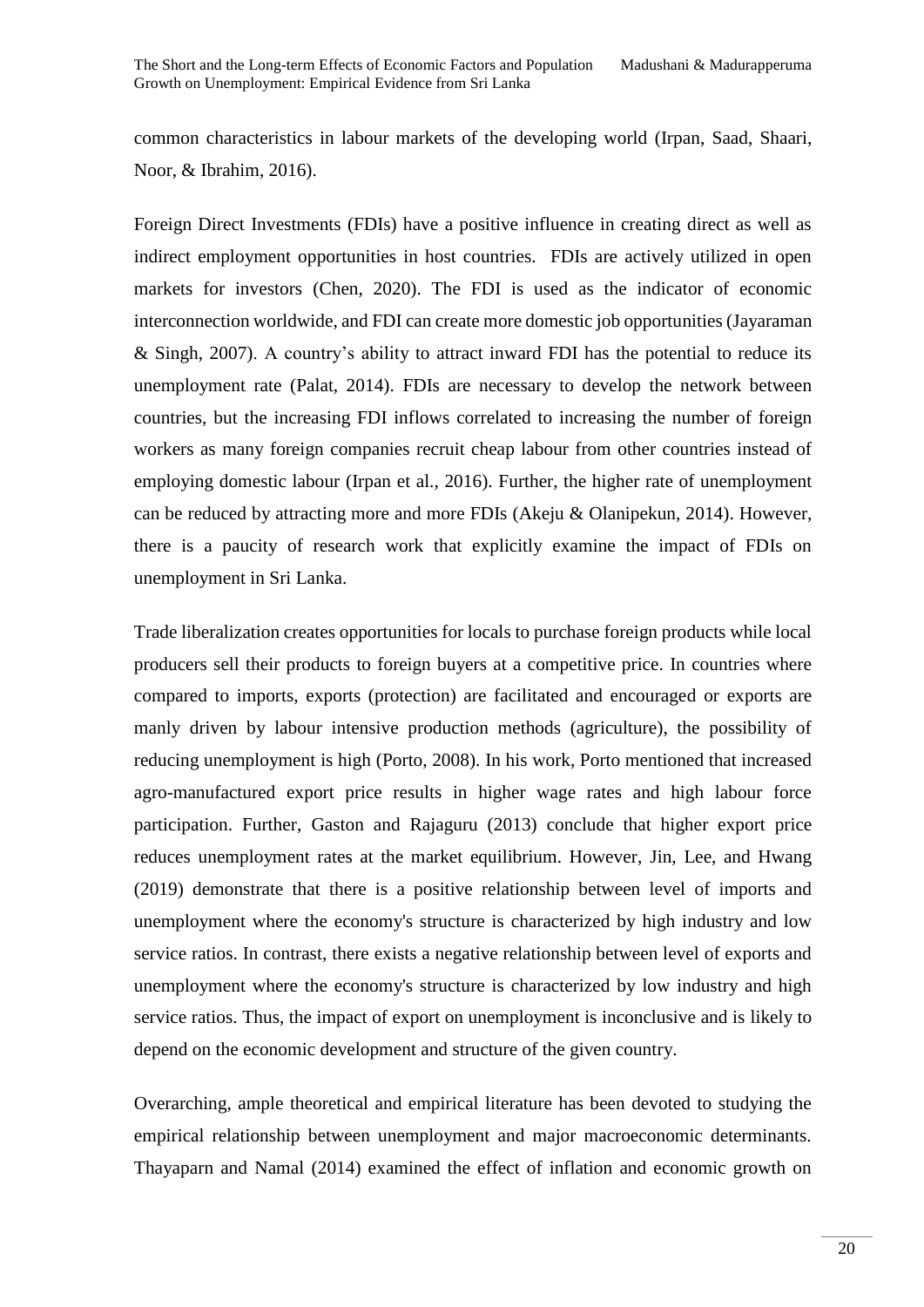unemployment in relation to Sri Lanka for the period of 1990-2012. Velnampy, Achchuthan and Kajananthan (2014) investigated the impact of foreign direct investment on economic growth and unemployment in Sri Lanka using the data from 1990 to 2011. Weerasiri and Samaraweera (2021) recently examined the factors influencing youth unemployment in Sri Lanka utilizing data from a subsample of 3,562 youths derived from the Sri Lankan Labor Force Survey in 2018. Their findings revealed that skill mismatch, including language and digital literacy and geographical mismatch, including the province in which the person resides, influence youth unemployment in Sri Lanka. Although these studies attempt to provide some idea of unemployment, none of these studies has incorporated vital macroeconomic variables in the model that may contribute to unemployment in Sri Lanka. Therefore, it is vital and relevant to encapsulate key macroeconomic variables such as GDP, inflation rate, FDI, population growth and exports into a model that is likely to explain the variation of the unemployment in Sri Lanka.

### **Research methodology**

The main objective of this research is to identify the determinants of the unemployment rate in Sri Lanka. In order to achieve the aforementioned objective, develop a simple econometric model was developed subsequent to an extensive and rigorous literature review. Using Multiple Regression Analysis, time-series data collected from various secondary data sources are analysed. Several pre-estimation tests are performed before its application, including stationary, stability and correlation tests. The presence or absence of cointegration between dependent and independent variables makes it possible to investigate the significant long-run and major short-run determinants of unemployment. Also, the nature of the relationship between each identified determinant and unemployment depends on whether the determinants positively or negatively impact unemployment. These analyses provide a better understanding of the determinants of unemployment in Sri Lanka.

### **Identification of sample period**

The study is carried out based on annual time series data covering 31 years from 1990 to 2020. The sample period has been determined after careful consideration and assessment of data availability.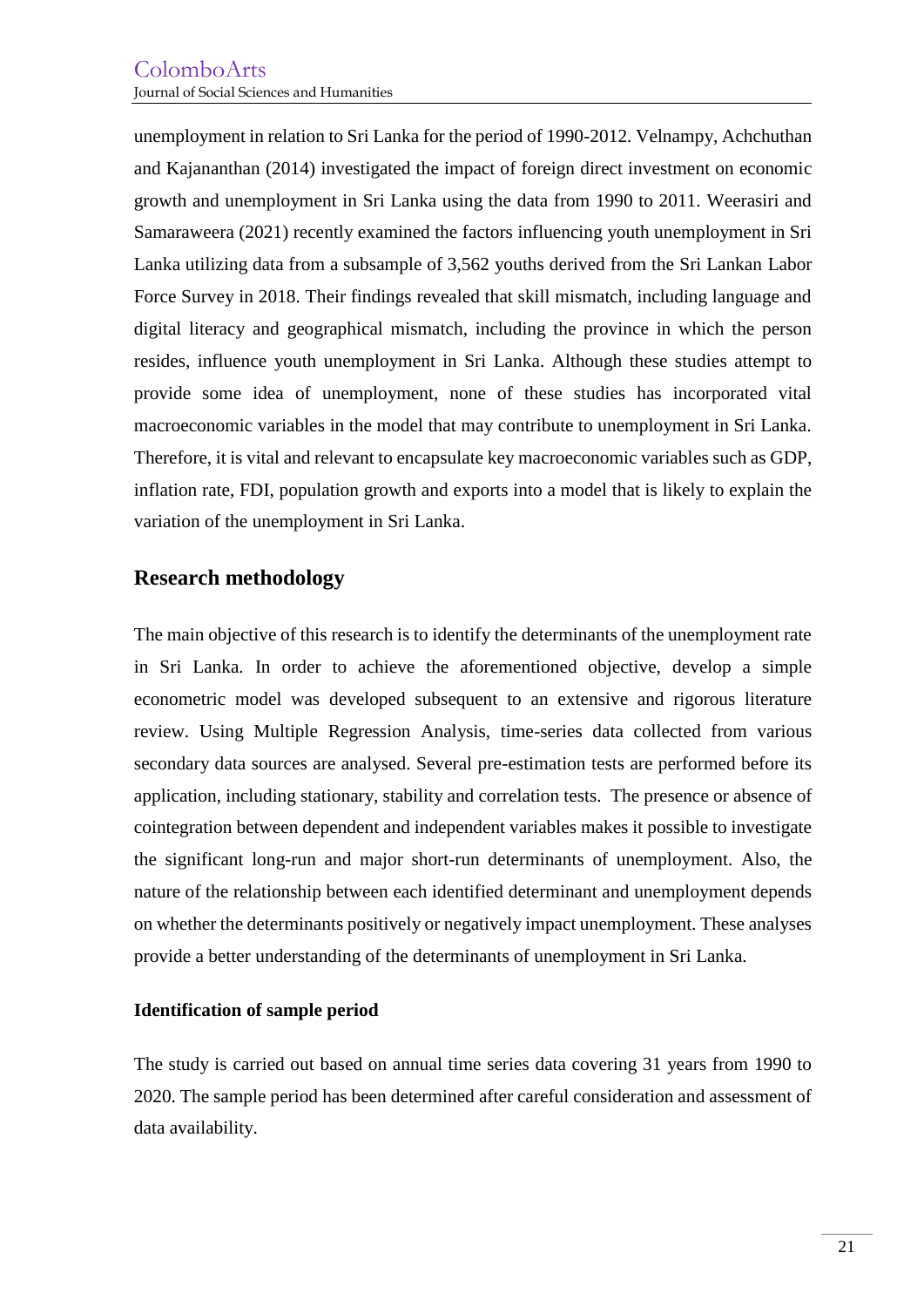### **Operationalization and Data Sources**

Table 1 shows independent and dependent variables, operational definitions and measurements used in this study. World Development Indicators published by World Bank and Federal Reserve Bank of St. Louis, Annual Report published by Central Bank of Sri Lanka (CBSL), and Labor Force Surveys conducted by the Department of Census and Statistics (DCS) in Sri Lanka are the sources of data used in this study.

| Concept                                        | Variable                     | Indicator                                                                                    | Measurement | Sources                         |
|------------------------------------------------|------------------------------|----------------------------------------------------------------------------------------------|-------------|---------------------------------|
| Unemployment                                   | Unemployment<br>Rate         | Unemployment,<br>total (% of total<br>labor<br>force)<br>(modeled<br><b>ILO</b><br>estimate) | Ratio       | World<br>Bank/DCS               |
| Determinants of Gross Domestic<br>Unemployment | Product                      | Real gross domestic<br>product (annual%)                                                     | Ratio       | Federal<br>Bank of St.<br>Louis |
|                                                | <b>Inflation Rate</b>        | Inflation, consumer<br>prices (annual%)                                                      | Ratio       | World<br>Bank/CBSL              |
|                                                | Population<br>growth rate    | Population growth<br>(annual %)                                                              | Ratio       | World Bank                      |
|                                                | Foreign Direct<br>Investment | Foreign<br>direct<br>investment,<br>net<br>inflows (% of GDP)                                | Ratio       | World Bank                      |
|                                                | <b>Exports</b>               | Exportation<br>of<br>goods and services<br>(annual % growth)                                 | Ratio       | World Bank                      |

#### **Table 1: Variables, Indicators, Measurements, and Data Sources used in the study**

The simple model which explains the factors that influence the unemployment rate in Sri Lanka has been illustrated in the following functional form.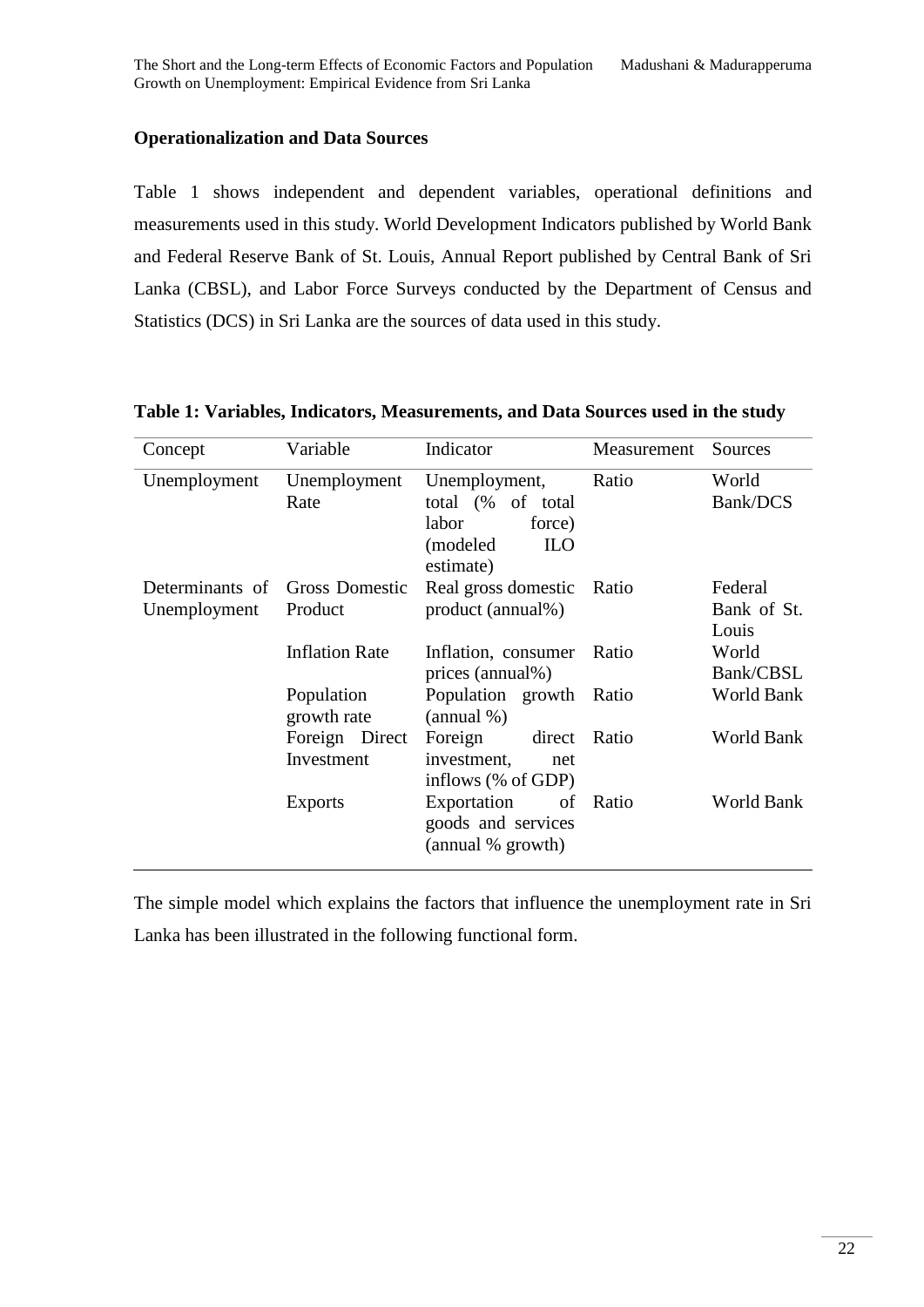#### **The theoretical model**

$$
UN = f(GDP, IN, FDI, PG, EX)
$$

Where,

|            | $UN = Unemployment Rate$       |
|------------|--------------------------------|
|            | $GDP = Gross$ Domestic Product |
| IN         | $=$ Inflation Rate             |
| <b>FDI</b> | $=$ Foreign Direct Investment  |
| PG         | $=$ Population Growth          |
| EX         | $=$ Exports                    |

The ARDL approach to cointegration involves estimating the unrestricted error correction model version of the ARDL model for unemployment and its determinants. The following unrestricted model was constructed to test above purpose.

$$
\Delta UN_{t} = \beta_{0} + \alpha_{0} UNR_{t-1} + \alpha_{1} GDP_{t-1} + \alpha_{2} IN_{t-1} + \alpha_{3} FDI_{t-1} + \alpha_{4} PG_{t-1} + \alpha_{5} EX_{t-1} + \sum_{i=1}^{p} \beta_{1i} \Delta UN_{t-1} + \sum_{i=1}^{q} \beta_{2i} \Delta GDP_{t-1} + \sum_{i=1}^{q} \beta_{3i} \Delta IN_{t-1} + \sum_{i=1}^{q} \beta_{4i} \Delta FDI_{t-1} + \sum_{i=1}^{q} \beta_{5i} \Delta PG_{t-1} + \sum_{i=1}^{q} \beta_{6i} \Delta EX_{t-1} + \epsilon_{t}
$$

$$
(1)
$$

The null hypothesis in relation to the above unrestricted model (1) would be tested through the ARDL Bounds Test.

The quoted hypothesis is as follows.

H<sub>0</sub> :  $\alpha_0 = \alpha_1 = \alpha_2 = \alpha_3 = \alpha_4 = \alpha_5 = 0$  (There is No Cointegration)

 $H_A$ :  $\alpha_0 \neq \alpha_1 \neq \alpha_2 \neq \alpha_3 \neq \alpha_4 \neq \alpha_5 \neq 0$  (Cointegration Exists)

Gross domestic product, inflation, foreign direct investment, and exports are likely to have a negative impact on unemployment, while population growth is expected to have a positive impact on unemployment.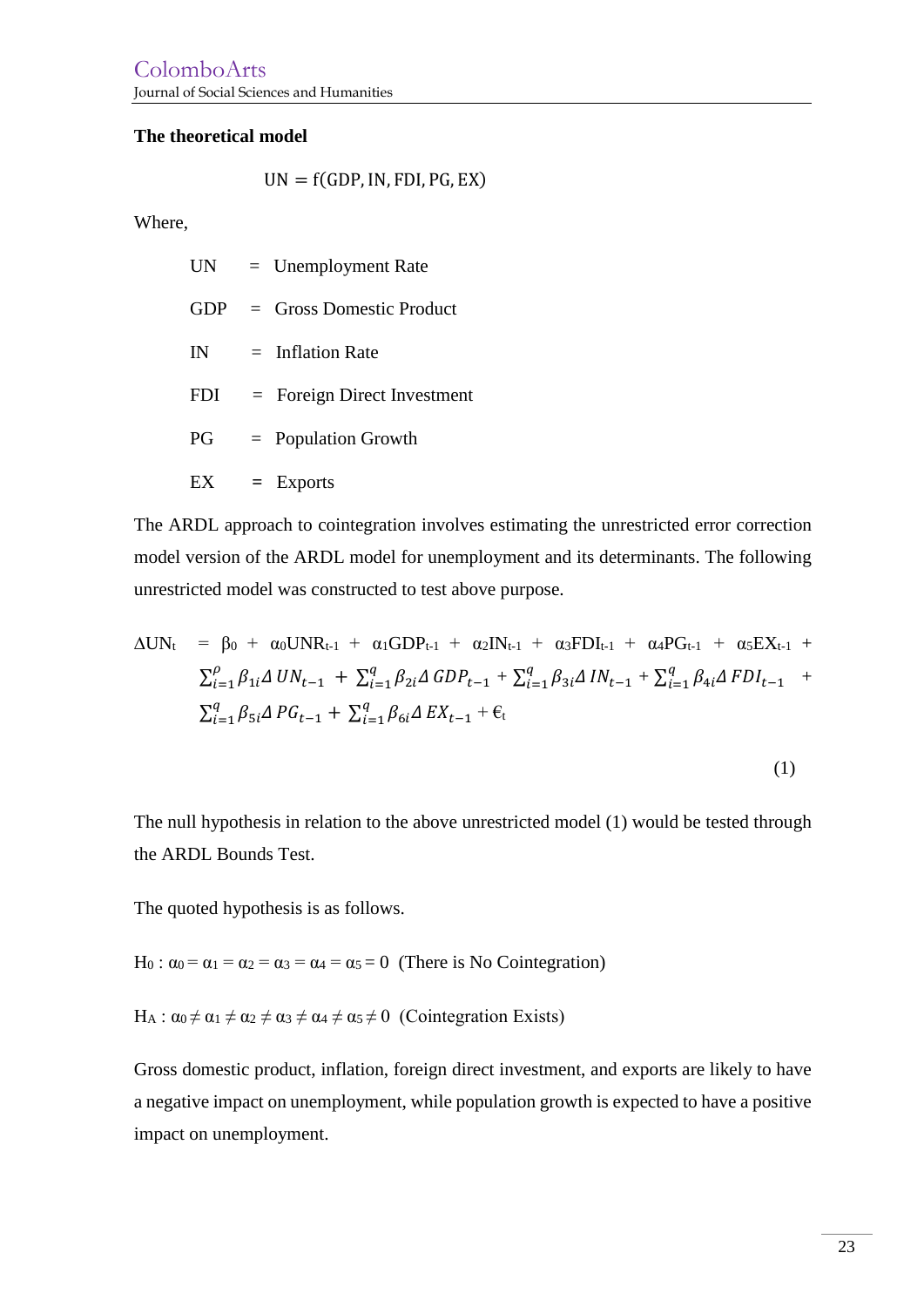## **Empirical results and analysis**

Table 2 represents the order of the integration among the variables. The ADF unit root test provides the results on the stationarity in the time series.

|            | At Level              |              | At $1st$ Difference   |               |         |
|------------|-----------------------|--------------|-----------------------|---------------|---------|
|            | <b>ADF</b> Statistics |              | <b>ADF</b> Statistics |               |         |
| Variables  | Without               | With Trend   | Without               | With Trend    | Results |
|            | Trend                 |              | Trend                 |               |         |
| <b>UNR</b> | $-3.2593**$           | $-0.8282$    | $-4.4484***$          | $-5.4078***$  | I(0)    |
| <b>GDP</b> | $-4.7646***$          | $-4.9581***$ | $-8.2019***$          | $-8.4002$ *** | I(0)    |
| IN         | $-4.3267***$          | $-4.8435**$  | $-6.1370***$          | $-6.0159***$  | I(0)    |
| <b>FDI</b> | $-4.7484***$          | $-4.6081***$ | $-6.0699***$          | $-6.0509***$  | I(0)    |
| <b>PG</b>  | $-2.7072*$            | $-2.6335$    | $-5.6718***$          | $-5.5832***$  | I(1)    |
| EX         | 0.0636                | $-1.9220$    | $-3.5027**$           | $-3.8402**$   | I(1)    |

**Table 2: Unit Root Test Results**

Results show that the unemployment series is stationary at level. The probability of the ADF test statistics at level for all the independent variables, except for Population Growth and Exports is significant. Furthermore, the Gross Domestic Product, Foreign Direct Investment and Inflation are stationary at level. As a result, the Population Growth and Exports are nonstationary at level but, the first difference of the two series is stationary.

Since the researchers can observe a combination of stationary variables at level I (0) and first difference I (1), the variables could be used in the ARDL (Autoregressive Distributed Lags) model. According to the data in the study, the researchers select Akaike Information Criterion (AIC) for selecting lag length criteria. That is two-period lag.

### **Results of the ARDL Bounds Testing Approach**

Based on the results of the ADF Unit Root test (stationary test) analysed in the previous section, the ARDL Bounds Testing Approach is used to point out any presence of a longrun relationship between the above variables. In other words, the ARDL Bounds Testing Approach to cointegration involves estimating the unrestricted error correction model version of the ARDL model for unemployment and its determinants.

*Note: \*\*\* ,\*\* and \* represent statistical significance at 1%, 5%, and 10% respectively.*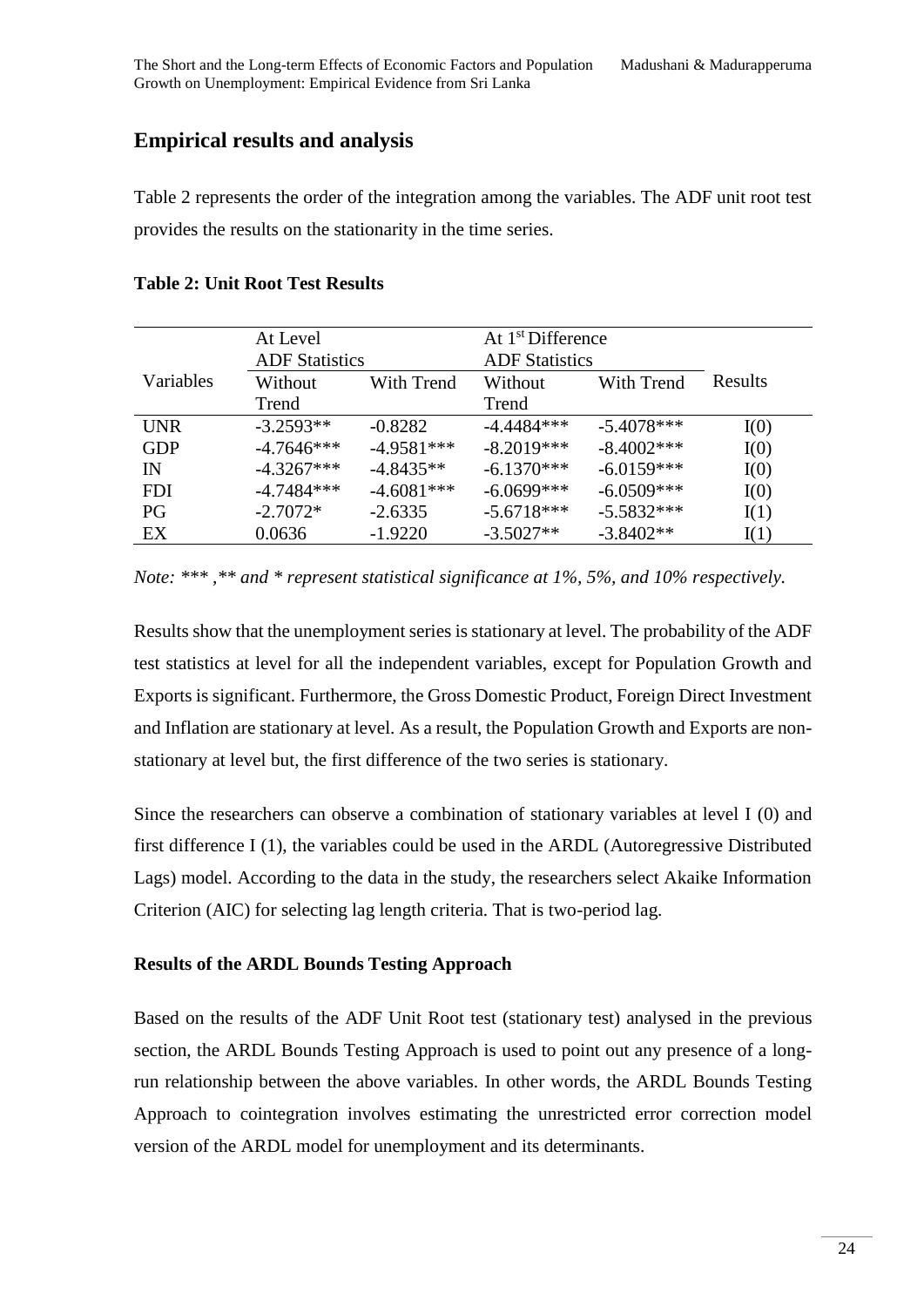The results of the constructed ARDL model with a maximum lag length of 2 lag periods were then formed, and it is the Akaike information criterion (AIC) that was relied upon. Furthermore, the constructed ARDL model was seen to be fitted with a  $R^2$  value of 0.99, and adjusted  $\mathbb{R}^2$  value of 0.98, and a highly significant F-test statistic.

Therefore, the ARDL Bounds test was used to determine, whether there was a long run relationship between the variables. The test results are presented in Table 3.

|        | F-Statistics Significance Level $I(0)$ Bound $I(1)$ Bound Cointegration |             |              |            |
|--------|-------------------------------------------------------------------------|-------------|--------------|------------|
|        | 10%                                                                     | 2.08        |              | Yes        |
|        | 5%                                                                      | 2.39        | 3.38         | Yes        |
| 7.4433 | 2.5%<br>1%                                                              | 2.7<br>3.06 | 3.73<br>4.15 | Yes<br>Yes |

**Table 3: ARDL Bounds Test Results**

According to Table 3, the F statistics of the ARDL Bounds test is greater than the I (1) bound, and thus it is evident that cointegration exists between the independent and dependent variables. The Bounds test for the above constructed model provides evidence for the existence of a long-run relationship between the variables even at 1% level of significance.

### **Diagnostic Tests**

The following diagnostic tests were then performed on the aforementioned ARDL model to identify the validity of the results.

### **Serial Correlation / Autocorrelation Test**

The Breusch-Godfrey Serial Correlation LM Test is used to test the serial correlation and the Durbin-Watson Statistic is used to test the autocorrelation in this model. Furthermore, the existence of autocorrelation in the aforesaid model is checked by using Correlogram Q Statistics.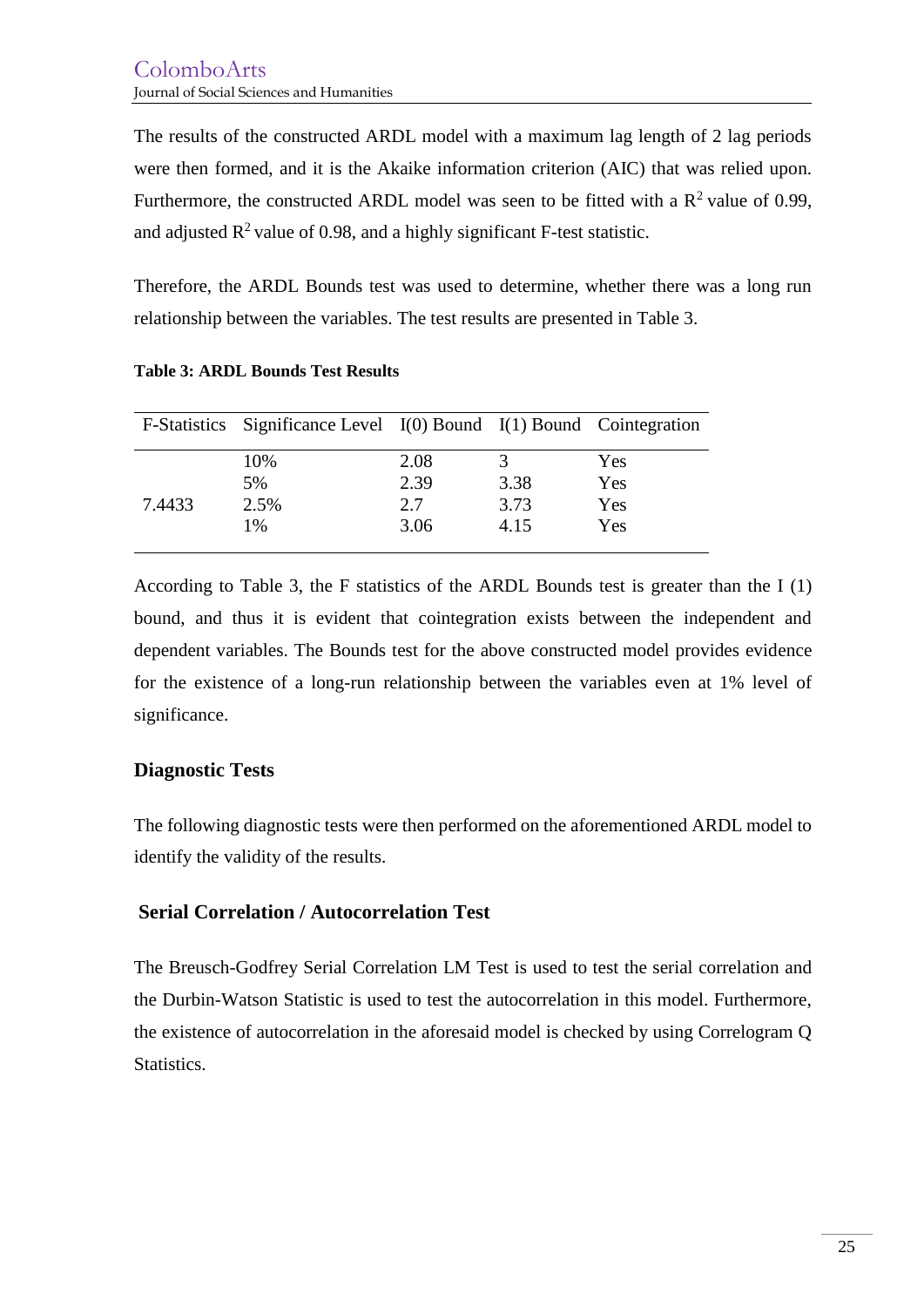#### **Table 4: Results of Serial Correlation LM Test**

|        |        | F Statistics Probability-F Stat Probability – Chi. Sq. Durbin-Watson Stat |        |
|--------|--------|---------------------------------------------------------------------------|--------|
| 0.4507 | 0.6432 | 0.5394                                                                    | 2.0144 |

#### **Figure 1: Results of Correlogram Q Statistics**

Date: 08/10/21 Time: 17:15 Sample: 1990 2020 Included observations: 30

| Autocorrelation             | <b>Partial Correlation</b>  |                  | АC                | <b>PAC</b>      | Q-Stat | Prob  |
|-----------------------------|-----------------------------|------------------|-------------------|-----------------|--------|-------|
|                             |                             |                  |                   |                 |        |       |
| $\cdot$ " $\cdot$           | $\mathbf{A}^*$ $\mathbf{A}$ |                  |                   | 1 -0.120 -0.120 | 0.4769 | 0.490 |
| $\mathbf{A}^*$ $\mathbf{A}$ | $\mathbf{A}^*$ $\mathbf{A}$ |                  | $2 -0.119 -0.135$ |                 | 0.9630 | 0.618 |
| $\mathbf{A}^*$ $\mathbf{A}$ | $\cdot$ 1 $\cdot$ 1         |                  | $3 -0.094 -0.130$ |                 | 1.2744 | 0.735 |
| $^{\ast\ast\ast}$ . $\vert$ | $\left  \cdot \right $      |                  |                   | 4 -0.359 -0.428 | 6.0295 | 0.197 |
| $\cdot$ $\cdot$ $\cdot$     | $\mathbf{A}^*$ $\mathbf{A}$ | 5                |                   | $0.050 -0.155$  | 6.1267 | 0.294 |
| $\cdot$ $\cdot$ $\cdot$     | $\cdot$ 1 $\cdot$ 1         | 6                |                   | $0.026 - 0.191$ | 6.1531 | 0.406 |
| $\cdot$  * $\cdot$          | $\cdot$ 1 $\cdot$ 1         | $7^{\circ}$      |                   | $0.074 - 0.129$ | 6.3830 | 0.496 |
| $\cdot$  * $\cdot$          | $\mathbf{A}^*$ $\mathbf{A}$ | 8                |                   | $0.075 - 0.189$ | 6.6264 | 0.577 |
| $\cdot$ " $\cdot$ 1         | $\cdot$ $\cdot$ $\vert$     |                  | $9 -0.148 -0.341$ |                 | 7.6336 | 0.571 |
| $\cdot$  * $\cdot$          | $-1 - 1$                    | 10               |                   | $0.180 - 0.045$ | 9.1956 | 0.514 |
| $\cdot$  * $\cdot$          | $\cdot$   $\cdot$           | 11               | 0.075             | 0.014           | 9.4795 | 0.578 |
| $\cdot$   $\cdot$           | $\cdot$  * $\cdot$          | 12 <sup>12</sup> | 0.030             | 0.082           | 9.5276 | 0.657 |
| $\cdot$ $\vert \cdot \vert$ | $\cdot$ $\cdot$ $\cdot$     |                  | 13 -0.042 -0.038  |                 | 9.6274 | 0.724 |
| $\cdot$ 1 $\cdot$ 1         | $\cdot$   $\cdot$           |                  | 14 -0.166         | 0.003           | 11.275 | 0.664 |
| $\cdot$ 1 $\cdot$ 1         | $\cdot$ 1 $\cdot$ 1         |                  | 15 -0.137 -0.096  |                 | 12.479 | 0.642 |
| $\cdot$  * $\cdot$          | $\cdot$   $\cdot$           | 16               | 0.121             | 0.162           | 13.477 | 0.638 |

According to the test results in Table 4, the probability value is greater than 0.05. Thus, the null hypothesis is accepted, and the Durbin-Watson test statistic lies between 1.7 and 2.3. Further, Figure 1 depicts that all the probability values are greater than 0.05. Accordingly, since there is no serial correlation effect or autocorrelation associated with the above model, it can be concluded that this model is a good model.

### **Normality Test**

The Histogram Normality Test is used to test whether the residuals are normally distributed or not. The following Figure 2 shows the results of the Histogram Normality Test run in relation to the aforesaid model.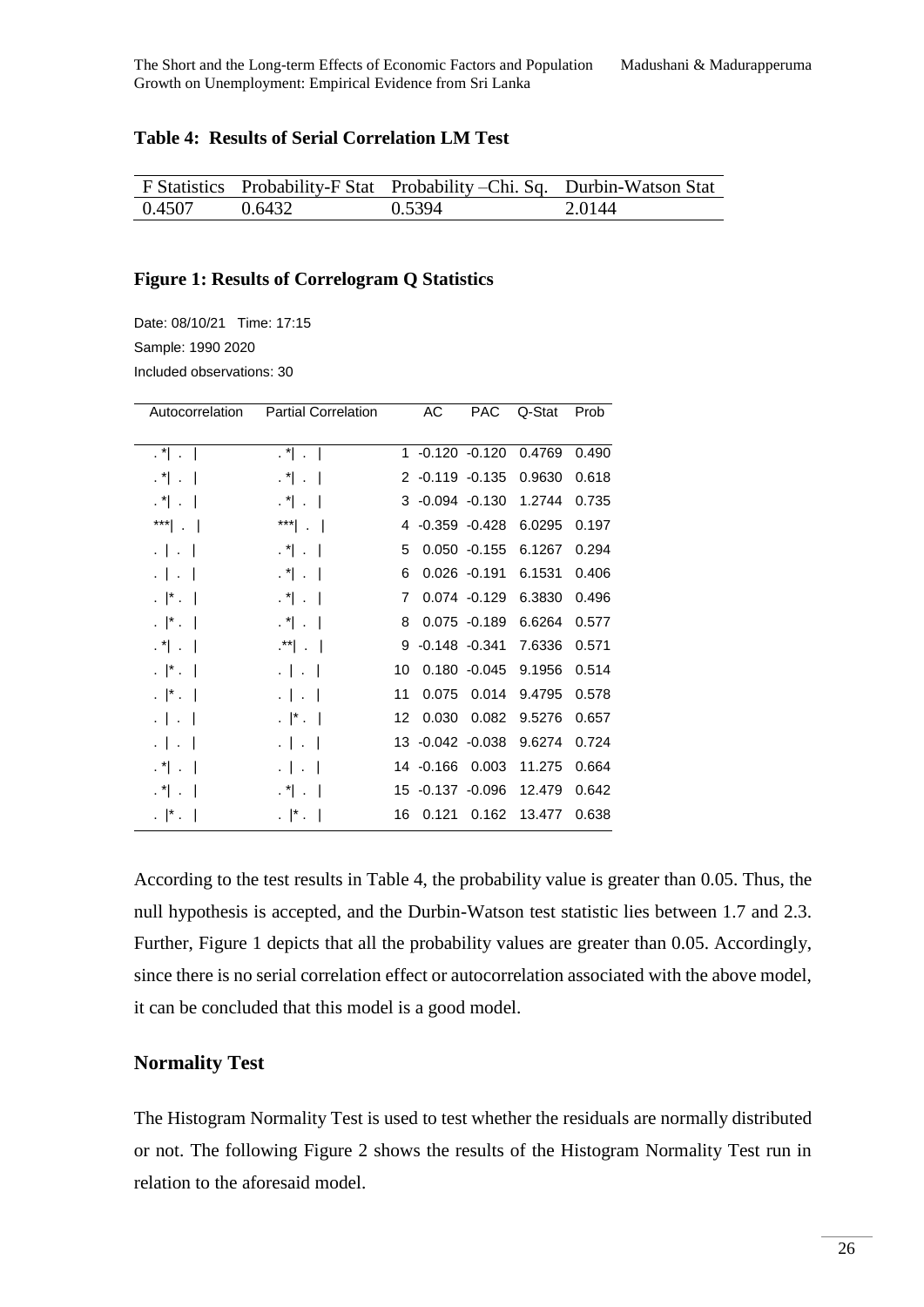

**Figure 2: Results of the Histogram Normality Test**

Figure 2 shows that the probability of the Jarque-Bera test statistics is greater than 0.05, and it is insignificant at 0.8956. Therefore, the null hypothesis is accepted. Furthermore, the residuals are normally distributed with zero mean. Therefore, it could be concluded that the constructed ARDL model is appropriate.

### **Heteroskedasticity Test**

The Breusch-Pagan-Godfrey test is used to check the heteroskedasticity in this study. The Table 5 given below shows the results of the Heteroskedasticity Test. The model does not have a heteroskedasticity problem because all the probability values are greater than 0.05. This indicates that the model with homoscedasticity data series is appropriate for the empirical test.

**Table 5: Results of the Breusch-Pagan-Godfrey Heteroskedasticity Test**

|        |        | F Statistics Probability-F Stat Probability-Chi. Sq. |
|--------|--------|------------------------------------------------------|
| 0.6492 | 0.6903 | 0.6301                                               |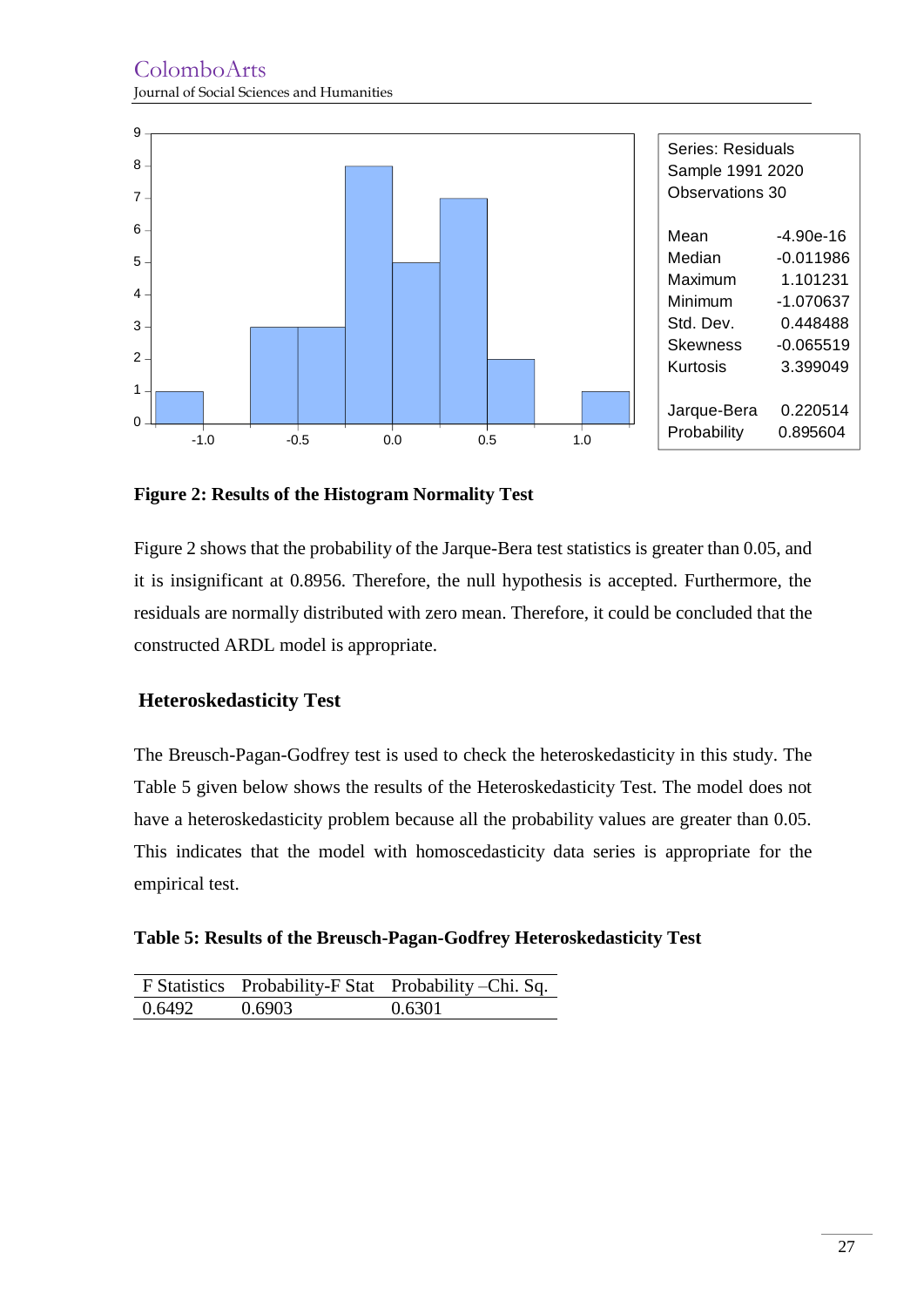### **Results of the Stability Test**

The following Figures (3 and 4) represent the CUSUM test and CUSUMQ test results. Both blue lines in Figure 3 and 4 that represent CUSUM statistics line and CUSUM of Squares statistics line respectively, and these are within the 5% significant line.



**Figure 3: Results of the CUSUM Test**



**Figure 4: Results of the CUSUMQ Test**

The results from the CUSUM test statistics and the CUSUMQ test statistics show that the constructed model is stable at 5% level of significance.

### **Results of the Error Correction Model**

According to the ARDL bound test statistics, it is observed that a long-run relationship exists between the considered variables. Therefore, the Error Correction Model (ECM) is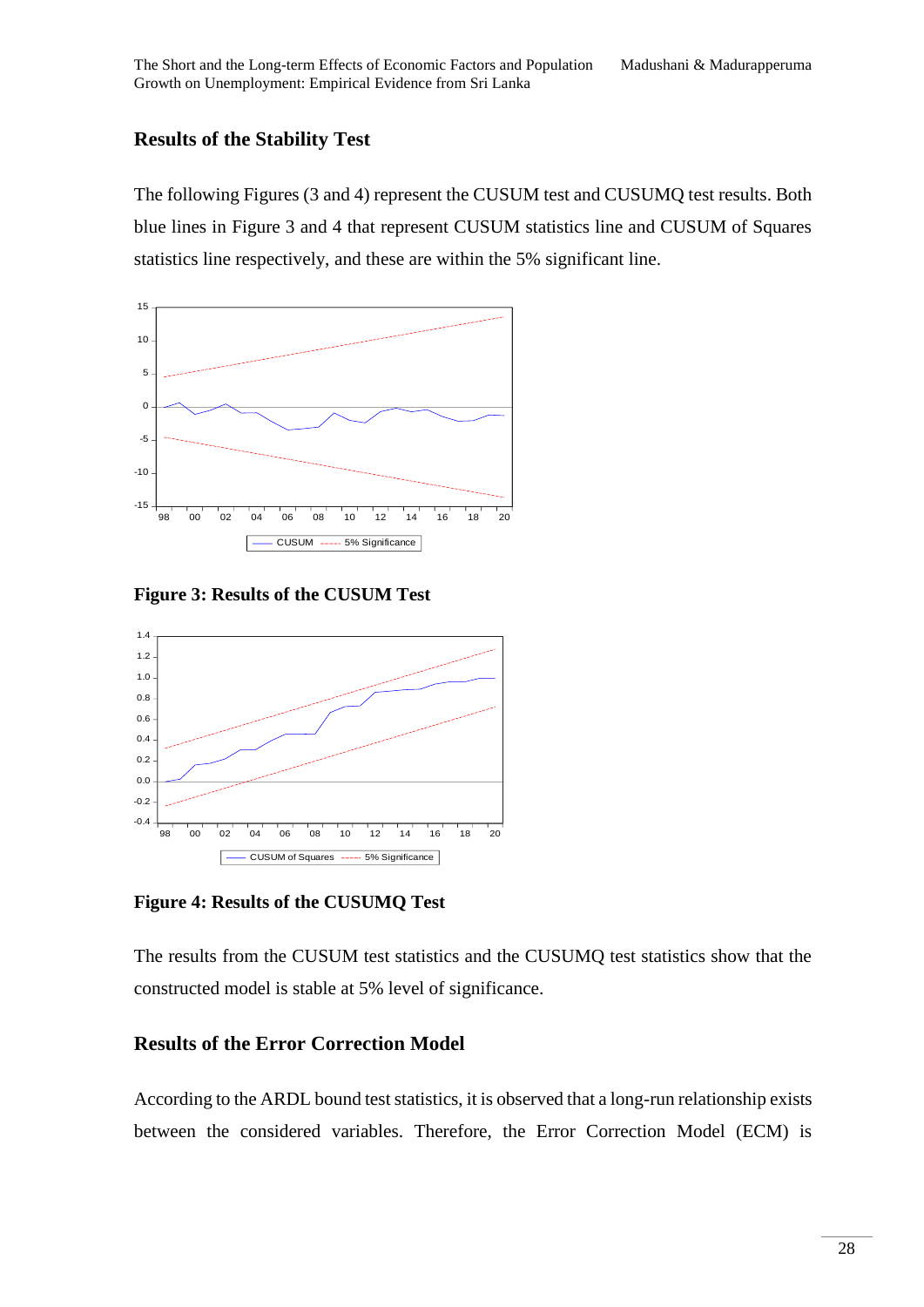constructed in order to broadly analyse the results of the short-run and the long-run relationship between variables.

### **Error Correction Model results for the Short Run**

The below Table 6 presents the results of the Error Correction form which denotes the shortrun relationship between the variables under consideration.

| Regressor                    | Coefficient     |             | <b>Standard Error</b> | <b>T</b> Statistics | Probability  |
|------------------------------|-----------------|-------------|-----------------------|---------------------|--------------|
|                              | <b>Notation</b> | Value       |                       |                     |              |
| $\Delta GDP_{(t)}$           | $\beta_1$       | $-0.041092$ | 0.013383              | $-3.070579$         | $0.0078**$   |
| $\Delta IN_{(t)}$            | $\beta_2$       | $-0.016535$ | 0.013997              | $-1.181284$         | 0.2559       |
| $\Delta FDI_{(t)}$           | $\beta_3$       | $-0.459794$ | 0.116339              | $-3.952191$         | $0.0013***$  |
| $\Delta PG_{(t)}$            | $\beta_4$       | 0.057500    | 0.346100              | 0.166136            | 0.8703       |
| $\Delta PG_{(t-1)}$          | $\beta_5$       | $-0.964066$ | 0.377556              | $-2.553439$         | $0.0220**$   |
| $\Delta$ E $X_{(t)}$         | $\beta_6$       | 0.109857    | 0.036724              | 2.991436            | $0.0091**$   |
| $\Delta$ EX <sub>(t-1)</sub> | $\beta_7$       | 0.161259    | 0.040234              | 4.007979            | $0.0011***$  |
| $ECT_{(t-1)}$                | β8              | $-0.226182$ | 0.026483              | $-8.540767$         | $0.0000$ *** |
| $R^2$                        |                 |             |                       | 0.761415            |              |
| Adjusted $\mathbb{R}^2$      |                 |             |                       | 0.681886            |              |

**Table 6: Results of the Short Run Error Correction Form**

*Note: \*\*\* and \*\* represent statistical significance at 1% and 5% respectively.*

The equation for the short run model is as follows.

$$
UN_t = \beta_0 + \beta_1 \Delta GDP_t + \beta_2 \Delta IN_t + \beta_3 \Delta FDI_t + \beta_4 \Delta PG_t + \beta_5 \Delta PG_{(t-1)} + \beta_6 \Delta EX_t + \beta_7 \Delta EX_{(t-1)}
$$

$$
+\ \beta_8 ECT_{(t-1)} + \mathbf{v}_t
$$

(2)

The results in Table 6 show that GDP negatively impacts the unemployment rate, which is significant at 5% in the absolute term. Though inflation negatively impacts the unemployment rate, it is statistically insignificant in the absolute term. Further, FDI shows a negative impact on unemployment rate which is statistically significant at 1% in the absolute term. The population growth rate shows a positive impact on unemployment rate which is statistically insignificant at absolute term, and it shows a negative impact on unemployment rate which is statistically significant at 5% in the first lag. The export shows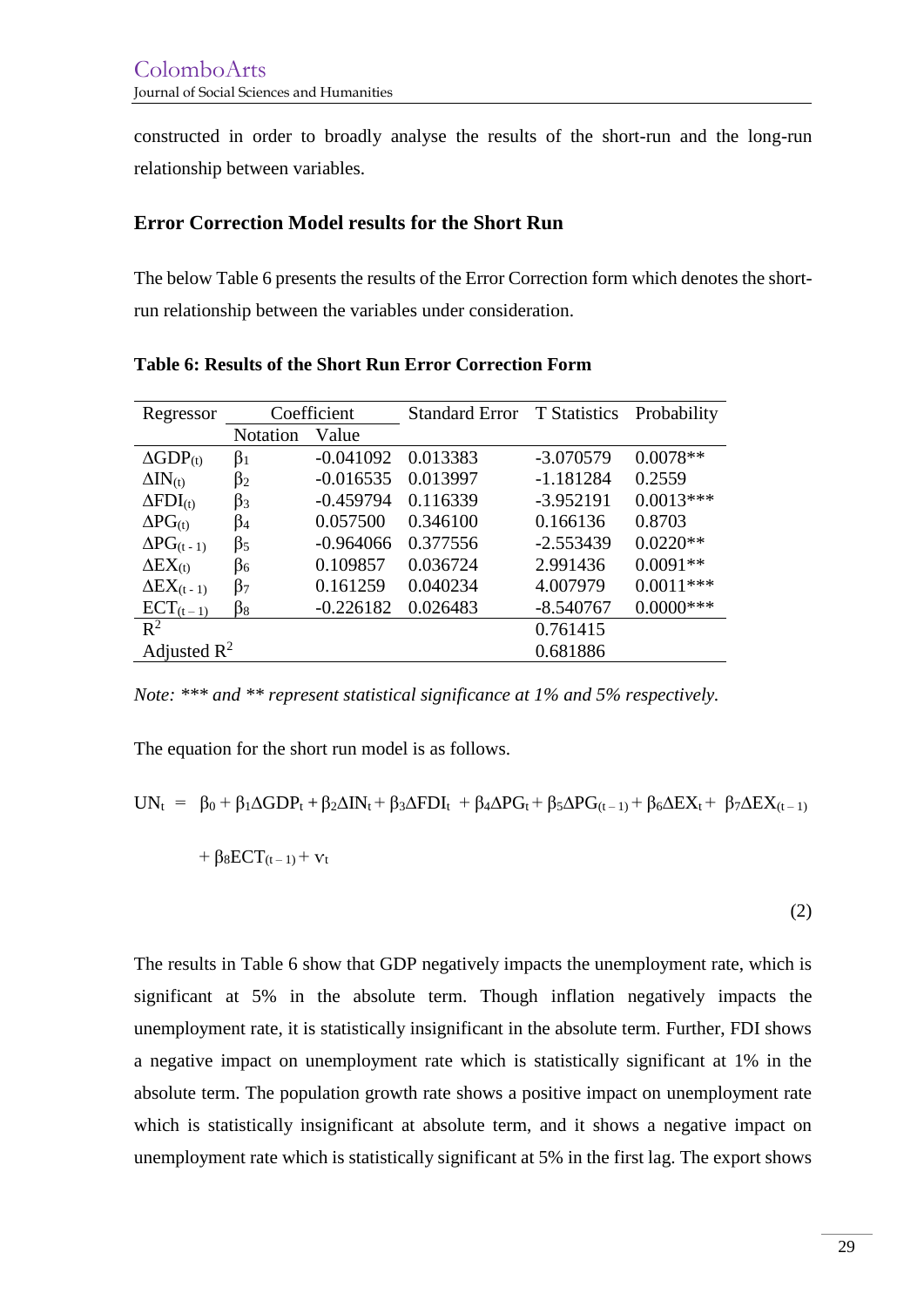a positive impact on unemployment rate which is statistically significant at absolute term, and the first lag.

Moreover, the coefficient of the error correction term is determining the speed of adjustment towards the long-run equilibrium. Accordingly, the coefficient of the ECT is -0.2262, suggesting that almost 22% of the discrepancy between the long run and the short run is corrected within a year. Furthermore, the probability value of error correction term is less than 0.05, and the coefficient of the ECT is negative. These results show that the speed of adjustment to the long run equilibrium is less than 50%, and statistically significant.

### **Error Correction Model results for the Long Run**

The Table 7 given below presents the results of the Error Correction form, which denotes the long-run relationship between the variables in consideration.

| Regressor  | Coefficient           |             | Standard Error T-Statistics Probability |             |            |
|------------|-----------------------|-------------|-----------------------------------------|-------------|------------|
|            | <b>Notation</b>       | Value       |                                         |             |            |
| <b>GDP</b> | $\alpha_1$            | $-0.341697$ | 0.186939                                | $-1.827849$ | $0.0875*$  |
| IN         | $\alpha$              | 0.473215    | 0.150123                                | 3.152188    | $0.0066**$ |
| <b>FDI</b> | $\alpha_3$            | -4.098159   | 1.230438                                | $-3.330652$ | $0.0046**$ |
| PG         | $\alpha_4$            | 3.531230    | 2.057531                                | 1.716247    | $0.1067*$  |
| EX         | $\alpha$ <sub>5</sub> | 0.122889    | 0.075339                                | 1.631142    | 0.1237     |
| C          | $\alpha_0$            | 3.063354    | 3.501594                                | 0.874845    | 0.3955     |

**Table 7: Results of the Long Run Error Correction Form**

*Note: \*\* and \* represent statistical significance at 5%, and marginal significance at 10%*

The equation for the long-run model is as follows.

UN =  $\alpha_0$  +  $\alpha_1$ GDP +  $\alpha_2$ IN +  $\alpha_3$ FDI +  $\alpha_4$ PG +  $\alpha_5$ EX

The results of the long-run error correction form portray that while inflation rate and foreign direct investment have a statistically significant long-run relationship, gross domestic product and population growth have a marginally significant long-run relationship with unemployment. However, level of exports has no explanatory power on the unemployment rate in the long-run.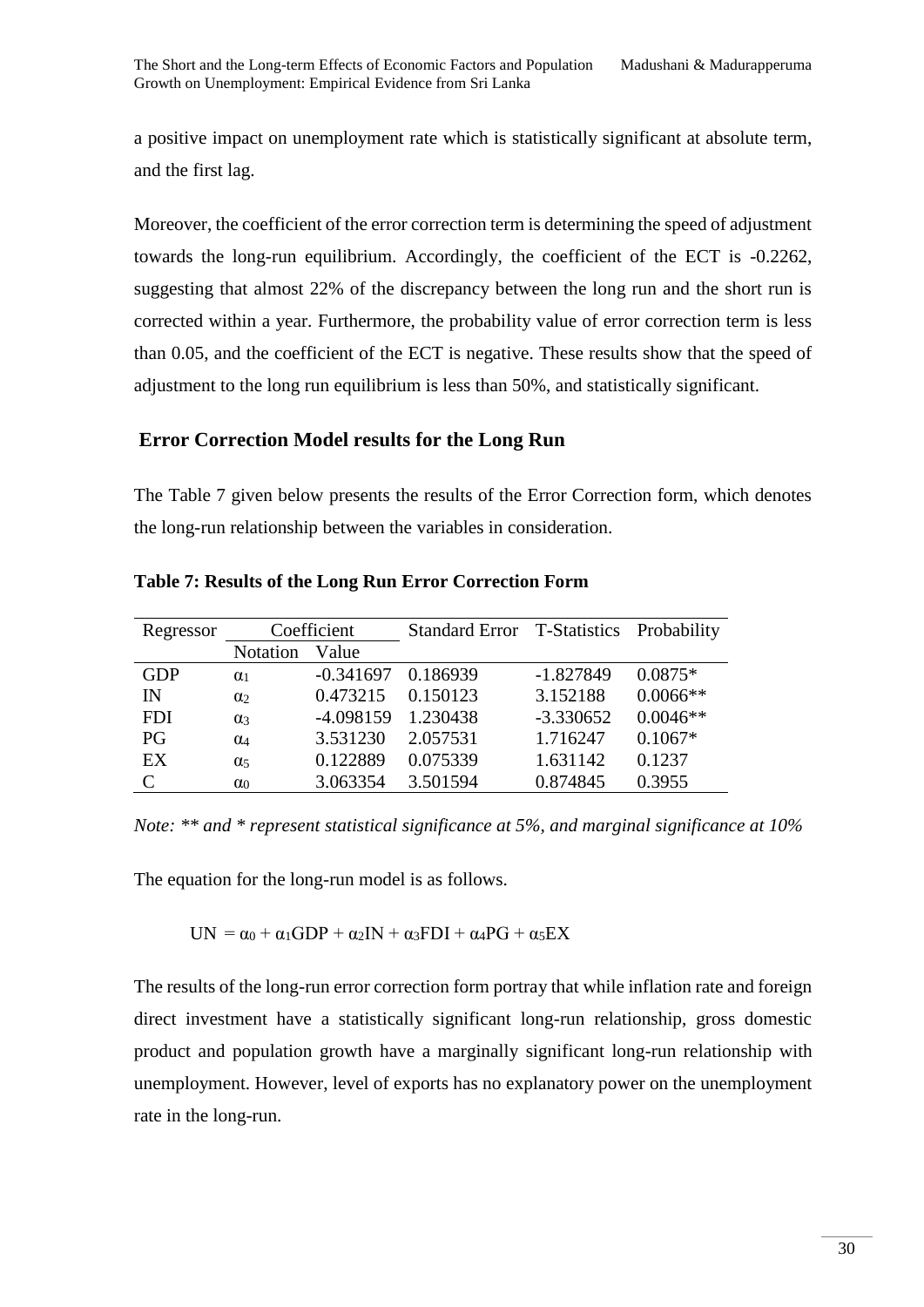### **Summary of Empirical Findings**

The purpose of this section is to summarize the major determinants affecting the unemployment rate. Further, the magnitude of the impact of each variable under the shortrun and the long-run categories are also shown in Table 8.

| Model            | Variable                                | Coefficient | Probability |
|------------------|-----------------------------------------|-------------|-------------|
|                  | <b>Gross Domestic Product</b>           | $-0.041092$ | $0.0078**$  |
|                  | Foreign Direct Investment               | $-0.459794$ | $0.0013***$ |
| <b>Short Run</b> | <sup>1st</sup> Lag of Population Growth | $-0.964066$ | $0.0220**$  |
|                  | Export                                  | 0.109857    | $0.0091**$  |
|                  | 1 <sup>st</sup> Lag of Export           | 0.161259    | $0.0011***$ |
| Long Run         | <b>Gross Domestic Product</b>           |             | $0.0875*$   |
|                  | Inflation                               | 0.473215    | $0.0066**$  |
|                  |                                         |             |             |
|                  | Foreign Direct Investment               | -4.098159   | $0.0046**$  |
|                  |                                         |             |             |
|                  | <b>Population Growth</b>                | 3.531230    | $0.1067*$   |

|  | Table 8: Significant Determinants Affecting the Unemployment Rate in Sri Lanka |  |  |
|--|--------------------------------------------------------------------------------|--|--|
|  |                                                                                |  |  |

*Note: \*\*\*, \*\* and \* represent statistical significance at 1%,5%, and 10% respectively*

Firstly, the study identifies the gross domestic product, foreign direct investment, first lag of population growth, and exports as the determinants that significantly impact unemployment. At the same time, inflation shows insignificant explanatory power in determining unemployment in the short run.

Secondly, the study attempts to identify long-run determinants of unemployment. Gross domestic product, inflation, foreign direct investment, and population growth demonstrate a statistically significant explanatory power for the unemployment, while export shows insignificant explanatory power in determining the unemployment in the long run.

Accordingly, there is a negative relationship between gross domestic product and unemployment, both in the short-run and in the long-run. Furthermore, when the GDP increases by one percent, the rate of unemployment decreases by 0.04 percent in the shortrun, while reducing the rate of unemployment by 0.34 percent in the long-run.

The study identifies the insignificant negative impact of inflation on unemployment in the absolute term in the short run. However, there is a significant positive relationship between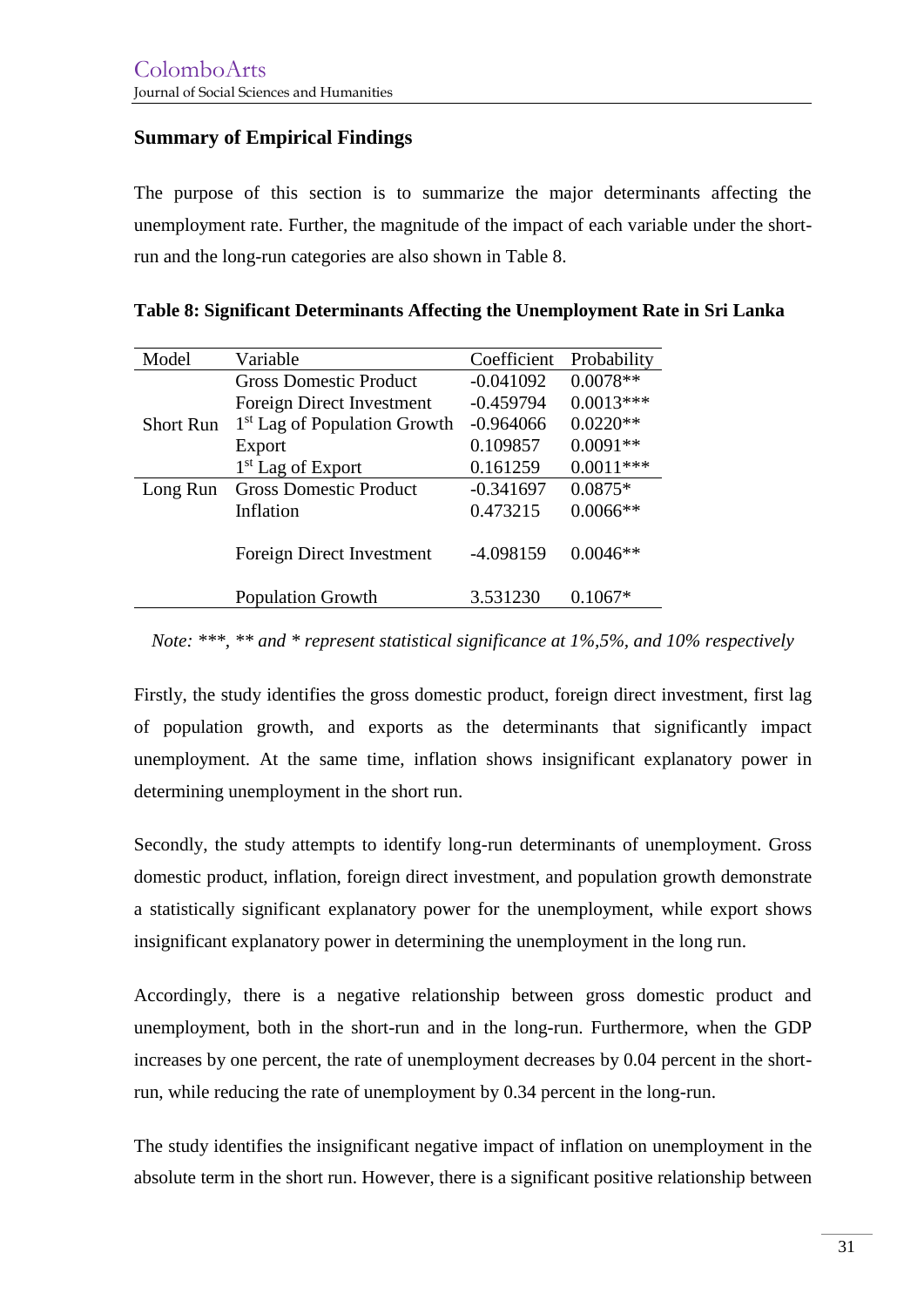inflation and unemployment in the long-run. In other words, the rise of inflation rate by one percent increases the rate of unemployment by 0.47 percent in the long-run,

Foreign direct investment has a negative impact on unemployment in the short-run as well as in the long-run. Accordingly, when the FDI rises by one percent, the rate of unemployment decreases by 0.46 percent in the short-run and by 4.11 percent in the longrun.

The population growth rate shows a significant negative impact in the lag period of the short run. Accordingly, when the population growth rate increases by one percent in the one period lag, the given condition will decrease the unemployment rate by 0.96 percent in shortrun. However, the same has a marginally significant positive impact on the long-run unemployment. Accordingly, in the long run, when the population growth rises to one percent, it increases the rate of unemployment by 3.53 percent.

The level of exports shows a significant positive impact in the absolute term, and in the lag period of the short-run. Accordingly, when the exports increase by one percent in the absolute term, the given percentage change will increase the unemployment rate by 0.11 percent in the short-run, and when the exports increase by one percent in the one period lag, the given percentage change will increase the unemployment rate by 0.16 percent in shortrun. Furthermore, there is no significant relationship between exports and unemployment rate in Sri Lanka in the long-run.

### **Conclusion**

In this study, the findings indicate that the growth of GDP significantly reduces unemployment in the short-run, and also in the long-run, while inflation does not affect unemployment in the short-run, but it significantly increases unemployment in the long-run. It further appears that the Okun's law is valid for the Sri Lankan economy, whereas Phillip's curve is not valid in the Sri Lankan economy. Velnampy, Achchuthan and Kajananthan (2014) also came up with similar findings, but they could not find the long-run impact of economic growth on unemployment. Nevertheless, findings of the research are contradictory to the finds of Thayaparn and Namal (2014). They conclude that while inflation significantly reduces unemployment, the gross domestic product positively but insignificantly influences unemployment in the economy. Furthermore, it appears that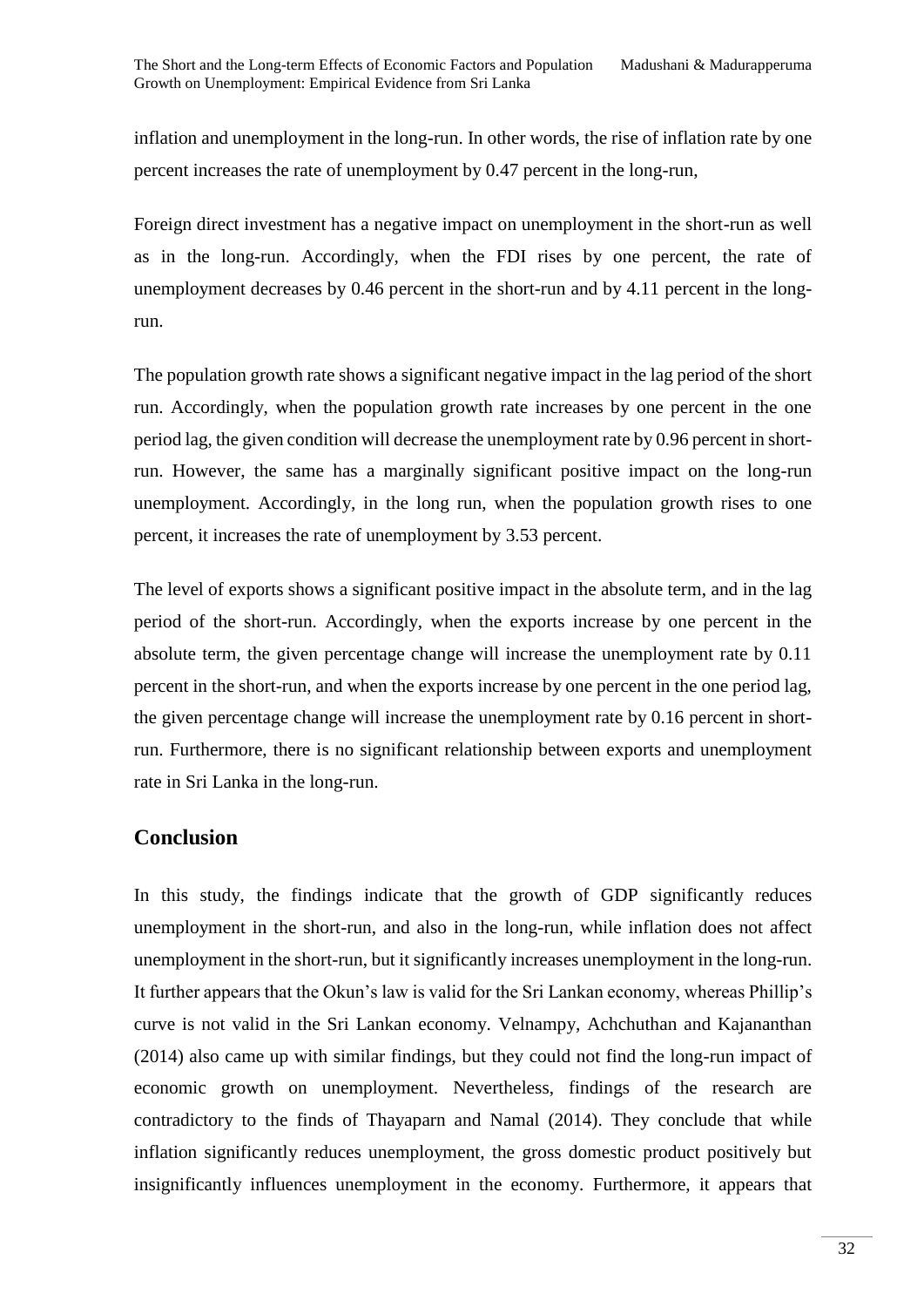Okun's law is invalid in the Sri Lankan economy, whereas Phillip's curve is valid in the Sri Lankan economy. These contradictory results are partly due to different periods (i.e. 1990- 2020 and 1990-2012) considered in these two studies.

With regard to the Foreign direct investment (FDI), the findings of the research show that FDI significantly reduces unemployment in the short-run and also in the long-run. However, these findings are slightly contrary to the findings of Velnampy et al. (2014), which show that there is no significant impact of FDI on unemployment, but in relation to the long run, there is a relationship between foreign direct investment and unemployment.

The population growth rate shows a significant negative impact in the lag period of the short-run, and in the long-run there is a marginally significant positive impact on unemployment. Accordingly, the population growth rate will reduce unemployment in the short-run, and increase unemployment in the long-run. The long-run relationship is acceptable since the natural growth of the population results in higher labour force participation in the long-run. At the same time, exports show a significant positive impact in the absolute term, and the lag period of the short-run, while in the long-run there is no significant relationship between exports and unemployment rate in Sri Lanka. In a related vein, Jin, Lee, and Hwang (2019) found that exports are positively related to unemployment where the economic structure is characterized by lower industry ratio and higher service ratio. Interestingly, since Sri Lanka also has a similar economic structure, the positive relationship that emerged between exports and unemployment is robust and highly relevant to the Sri Lankan context. Therefore, since population growth rate and exports have a significant impact on unemployment, these two determinants can also be considered as two important criteria in determining the unemployment rate in Sri Lanka.

In conclusion, among the explanatory variables used in this study, the GDP, FDI, and population growth have a significant explanatory impact on the unemployment rate, both in the short-run and the long-run. Moreover, inflation has a significant explanatory impact on unemployment rate only in the long run, while the level of exports has a significant explanatory impact on unemployment rate only in the short run. Therefore, all the independent variables used in this research are significantly important in determining unemployment in Sri Lanka.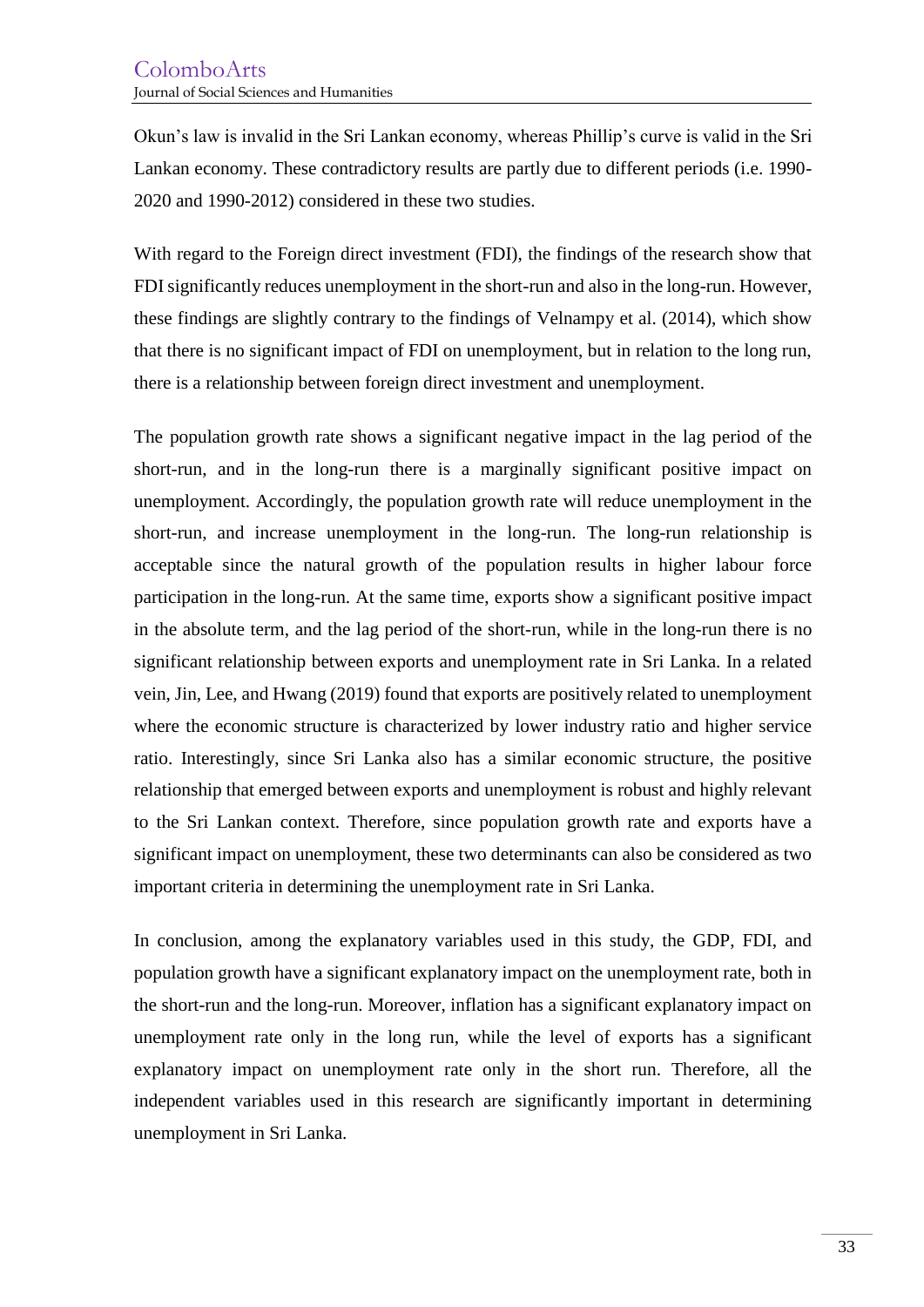## **Recommendations**

Based upon the findings of this study, it is evident that the impact of all selected explanatory variables is an illustration of the decisive factor in determining the level of unemployment in Sri Lanka at present.

As there is a negative relationship between Sri Lanka's gross domestic product and unemployment rate, the government should focus on enhancing Sri Lanka's gross domestic product. In this regard, achieving macroeconomic stability and the use of various strategies to develop existing industries and also to groom new and creative group of entrepreneurs are vital.

As the literature reveals, FDI is a significant macroeconomic variable that has been already used to reduce unemployment in many other developing countries. However, during the last couple of years, there has been a significant decline in the FDI flows to Sri Lanka. Given the fact that foreign direct investment has a favourable impact towards reducing unemployment in Sri Lanka, policymakers have to play a strategic role and create a conducive atmosphere towards attracting a higher volume of FDI.

Based on the research findings, the level of exports is seen to be having a positive impact towards reducing the unemployment rate of Sri Lanka, yet, concerning the longer run this relationship is insignificant. This is partly due to lower industry ratio compared to the service ratio (Jin et al., 2019). Further, Sri Lankan exports are highly dependent upon imported raw materials, leading to low-value addition and low employment creation in the local economy. In such a context, policymakers have to make a genuine effort in order to create a conducive environment to expand the industrial sector by focusing on much more value-addition in the industrial production. However, since this study has excluded service exports like tourism, which could make a stronger contribution in reducing the rate of unemployment in Sri Lanka. Therefore, future research can consider service exports for empirical testing.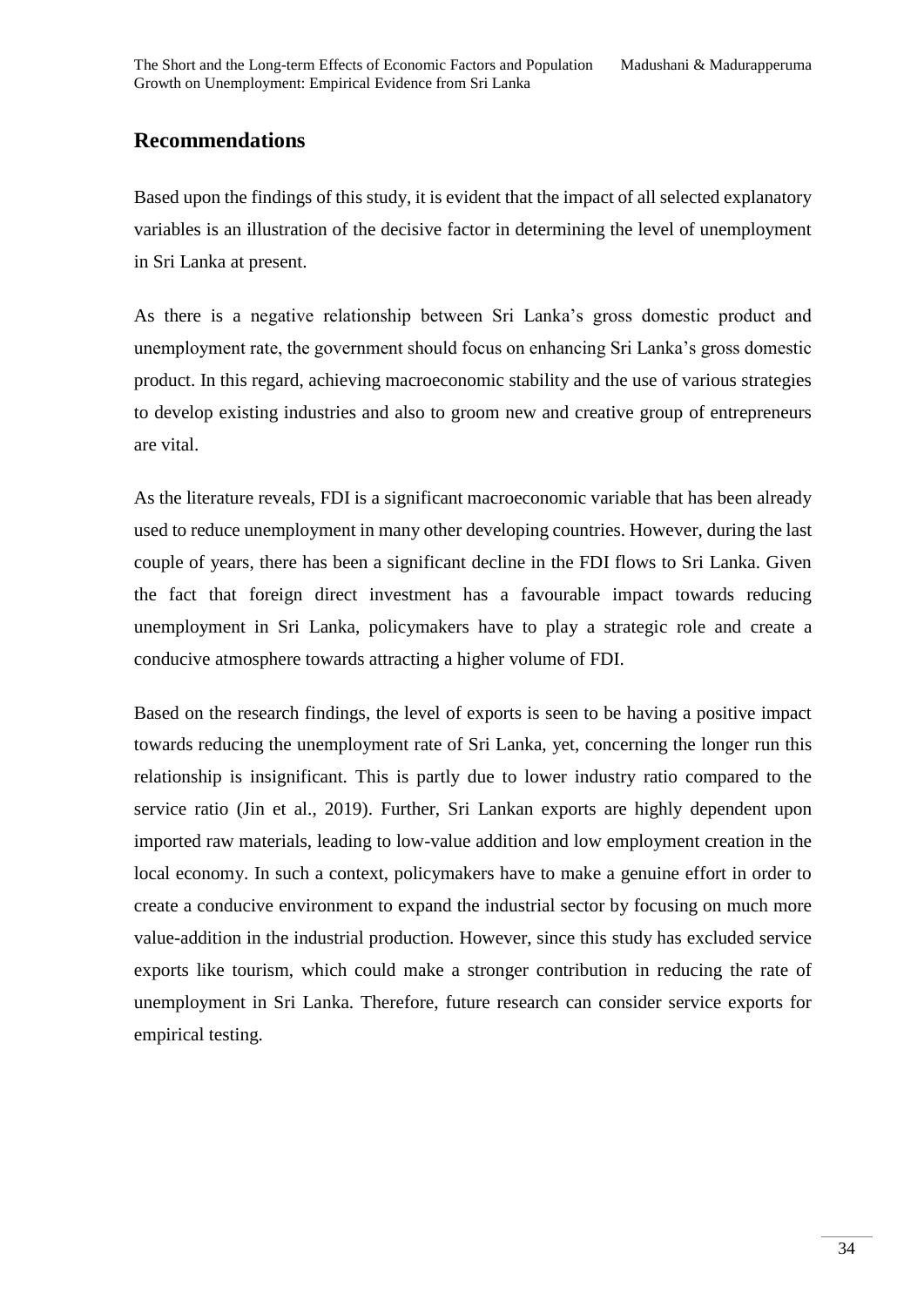### **References**

- Abugamea, G. H. (2018). Determinants of unemployment:Empirical evidence from Palestine. *Ministry of education and higher education*.
- Akeju, K. F., & Olanipekun, D. B. (2014). Unemployment and economic growth in Nigeria. *Journal of Economics and Sustainable Development*.
- Altig, D., Fitzgerald, T., & Rupert, P. (2020). Okun's Law Revisited: Should We Worry About Low Unemployment? *Handbook of Monetary Policy* (pp. 135-141): Routledge.
- Bakhshi, Z., & Ebrahimi, M. (2016). The effect of real exchange rate on unemployment. *Journal of Marketing and branding 3,4-13*.
- Bloom, D. E., & McKenna, M. J. (2015). *Population, Labour Force and Unemployment: Implication for the Creation of (Decent) Jobs, 1990-2030.* Human Development Report Office.
- Bongaarts, J. (2009). Human population growth and the demographic transition. *The royal society publishing*.
- Brooks, & Chris. (2014). *Introductory Econometrics for Finance.* United Kingdom: Cambridge University Press.
- CBSL. (2020a). Anual Report Central Bank of Sri Lanka.
- CBSL. (2020b). Unemployement Retrieved 12 November, 2021, from https://www.cbsl.gov.lk/en/economic-and-statistical-charts/unemployment-rate-chart
- Central Bank of Sri Lanka. (2021).
- Central Bank of Sri Lanka, Sri Lanka Customs & Sri Lanka Export Development Board. (2021).
- Chen, J. (2020). Foreign direct investment definition.
- Department of Census and Statistics. (2019).
- Dickens, W. T., & Lang, K. (1995). An analysis of the nature of unemployment in Sri Lanka. *The journal of Development Studies 31 (4)*, 620-636.
- Dissanayake, E. L., & Benfratello, L. (2010). Determinants of unemployment among Sri Lankan university graduates. *International training institute of the ILO*.
- Economou, A., & Psarianos, I. N. (2016). Revisiting Okun's Law in European Union countries. *Journal of Economic Studies*, 43(2), 275-287. doi: 10.1108/JES-05-2013- 0063
- Economy.com, T. G. (2021). Unemployment rate in South East Asia. Retrieved 13 November, 2021, from https://www.theglobaleconomy.com/rankings/unemployment\_rate/South-East-Asia/
- Folawewo, A. O., & Adeboje, O. M. (2017). Macroeconomic determinants of unemployment:Empirical evidence from economic community of West Africa States.
- Fuhrer, J. C. (1995). The Phillips curve is alive and well. *New England Economic Review*, 41+.
- Gaston, N., & Rajaguru, G. (2010). *How an Export Boom affects unemployment.* Australia: Globalisation and Development Centre and School of Business, Bond University.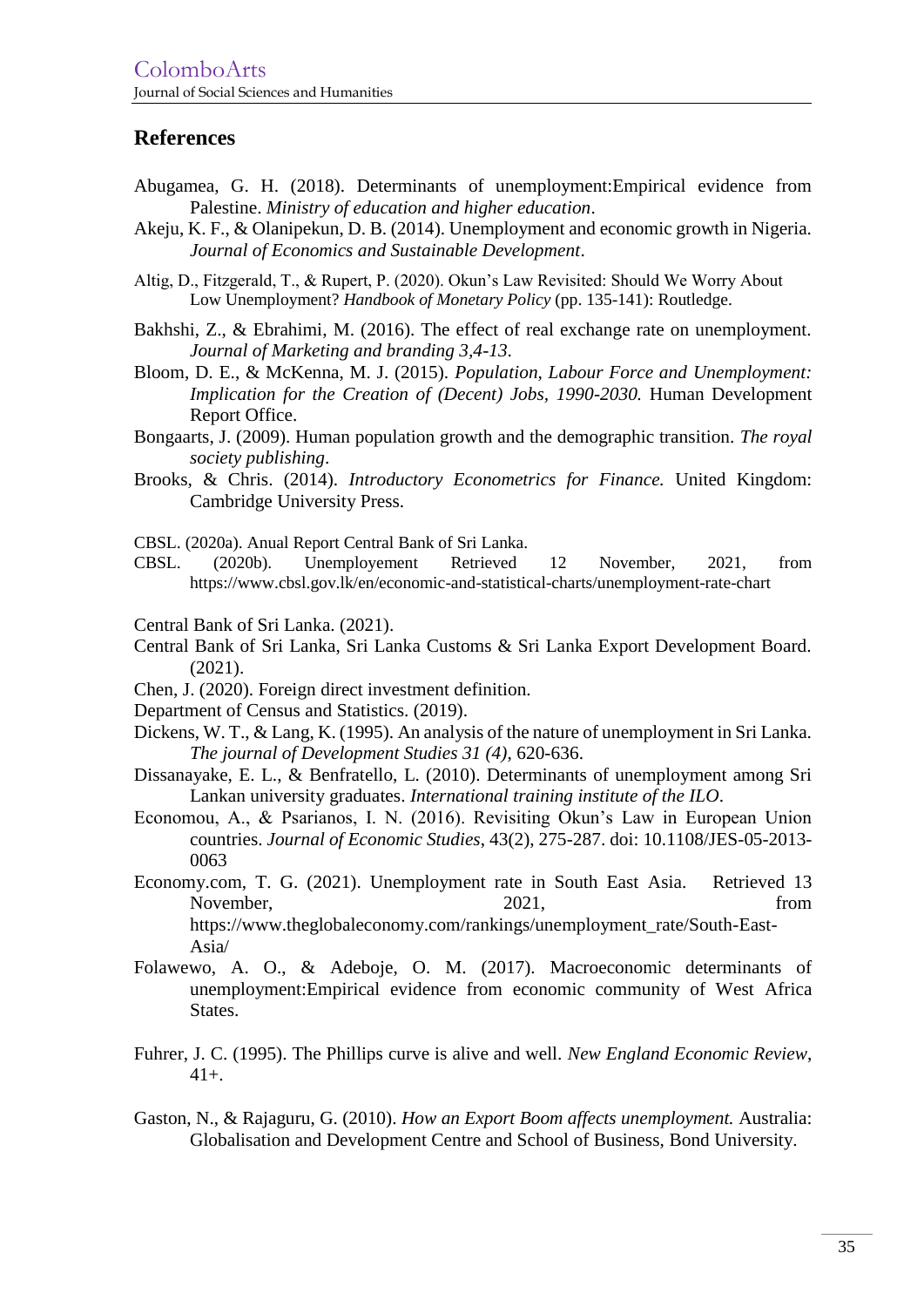- Gaston, N., & Rajaguru, G. (2013). How an export boom affects unemployment. *Economic Modelling*, 30, 343-355. doi: https://doi.org/10.1016/j.econmod.2012.09.007
- Humphrey, T. M. (1985). The Early History of the Phillips Curve *Economic Review*, 71(5), 17-24.
- ILO. (2021). Indicator description: Unemployment rate. Retrieved 12 November, 2021, from https://ilostat.ilo.org/resources/concepts-and-definitions/descriptionunemployment-rate/

International Labor Office. (2004). Global Employment Trends

- Irpan, H. M., Saad, R., Shaari, A. H., Noor, H. M., & Ibrahim, N. (2016). Impact of foreign direct investment on the unemployment rate in Malaysia. *Journal of physics:conference series. 710*.
- Jayaraman, T. K., & Singh, B. (2007). Foreign direct investment and employment creation in Pacific Island countries: an empirical study of Fiji: ARTNeT Working Paper Series.
- Jin, C., Lee, S., & Hwang, J. (2019). The impact of import and export on unemployment: a cross-national analysis. I*nternational Journal of Sustainable Economy*, 11(4), 347- 363.
- Knotek II, E. S. (2007). How useful is Okun's law? *Economic Review-Federal Reserve Bank of Kansas City*, 92(4), 73.
- macrotrends. (2021). Australia Unemployment Rate 1991-2021. Retrieved 12 November, 2021, from https://www.macrotrends.net/countries/AUS/australia/unemploymentrate
- Maqbool, M. S., Mahmood, T., Sattar, A., & M.N.Bhalli. (2013). Determinants of Unemployment Empirical Evidence from Pakistan. *Pakistan Economic and Social Review*, volume 51.
- Mortensen, D. T. (1970). Job search, the duration of unemployment, and the Phillips curve. *The American Economic Review*, 60(5), 847-862.
- OECD. (2021). Unemployment rate (indicator). Retrieved 12 November 2021, from https://data.oecd.org/unemp/unemployment-rate.htm
- Oniore, J. O., Bernard, A. O., & Gyang, E. J. (2015). Macroeconomic determinants of unemployment in Nigeria. *International Journal of Economics, Commerce and Management*.
- Palat, M. (2014). The impact of foreign direct investment on unemployment in Japan . *Acta universitatis Agriculturae et Silviculturae mendelianae brunensis 59(7)*, 261-266.
- Pangannavar, A. Y. (2014). Manipulation Theory of Inflation:A research study on components of General Price Rise. *PRAGATI journal of Indian Economy 1(2):66- 82*, 10.17492/pragati.v1i2.2507.
- Pesaran, M. H., Shin, Y., & Smith, R. J. (2001). Bounds testing approaches to the analysis of level relationships. *Journal of Applied Econometrics, volum 16*, pp289-326.
- Porto, G. G. (2008). Agro‐Manufactured Export Prices, Wages and Unemployment. *American Journal of Agricultural Economics*, 90(3), 748-764.
- Prywes, & M., M. (1995). Unemployment in Sri Lanka:Sources and Solutions. *International discussion paper*.